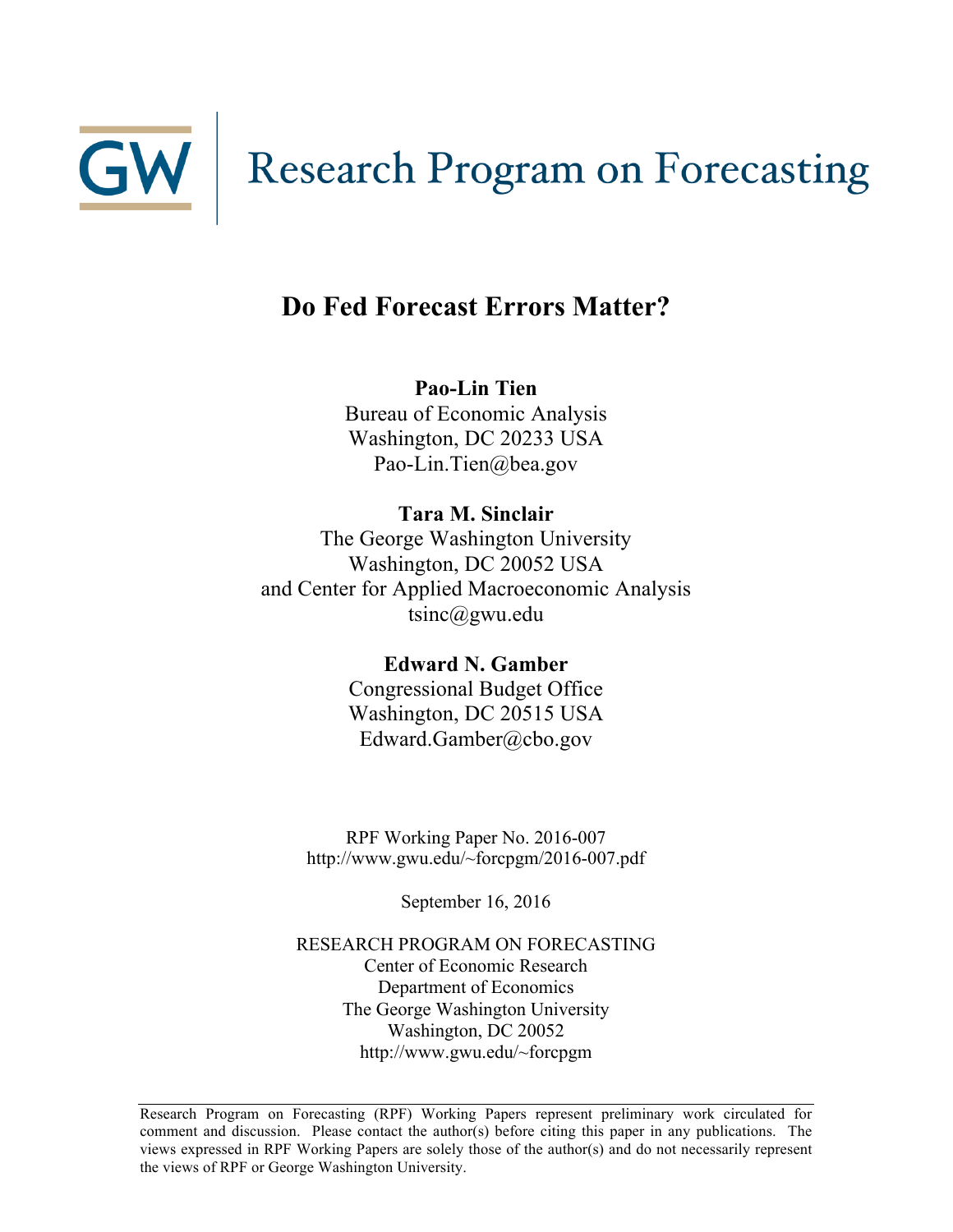## Do Fed Forecast Errors Matter?

Pao-Lin Tien $<sup>1</sup>$  $<sup>1</sup>$  $<sup>1</sup>$ </sup> Bureau of Economic Analysis Washington, DC Pao-Lin.Tien@bea.gov

Tara M. Sinclair The George Washington University Washington, DC and Center for Applied Macroeconomic Analysis (CAMA) tsinc@gwu.edu

Edward N. Gamber Congressional Budget Office Washington, DC Edward.Gamber@cbo.gov

## July 2016

#### Keywords: Federal Reserve, Taylor rule, forecast evaluation, monetary policy shocks

JEL Classification: E32; E31; E52; E58

#### **Abstract**

There is a large literature evaluating the forecasts of the Federal Reserve by testing their rationality and measuring the size of their forecast errors. There is also a substantial literature and debate on the impact of the Fed's monetary policy on the economy. We know little, however about the impact of the Fed's forecast errors on economic outcomes. This paper constructs a measure of a forecast error shock for the Federal Reserve based on the assumption that the Fed follows a forward-looking Taylor rule. Given the effort the Fed puts towards producing forecasts that do not have an endogenous error component, we treat the Fed's forecast errors as a shock, analogous to a monetary policy shock. Our shock, however, is different in that it is completely unintended by the monetary authority rather than simply unanticipated by the public. We follow Romer and Romer (2004) and investigate the effect of the forecast error shock on output and price movements. Our results suggest that although the absolute magnitude of the forecast error shock is large, the impact of the shock on the macroeconomy is quite small. This finding is robust across a range of different specifications. The maximum impact suggests a decline of less than 0.3 percent of real GDP and less than 0.4 percent of GDP deflator in response to a 100 basis point contractionary forecast error shock.

<span id="page-1-0"></span> $<sup>1</sup>$  The views expressed in this paper are the authors' and should not be be interpreted as those of the Congressional</sup> Budget Office, the U.S. Bureau of Economic Analysis, or the U.S. Department of Commerce. Corresponding author: Pao-Lin Tien: [Pao-Lin.Tien@bea.gov.](mailto:ptien@wesleyan.edu) The authors thank Olivier Coibion, Dean Croushore, Betty Daniels, Neil Ericsson, Masami Imai, Dennis Jansen, Fred Joutz, Ken Kuttner, Kajal Lahiri, William Larson, James Morley, Charles Nelson, Michael Owyang, Tatevik Sekhposyan, Jay Shambaugh, Herman Stekler, Simon van Norden, and Tony Yezer for helpful discussions. The authors also thank participants at the Southern Economic Association meetings, the Symposium for Nonlinear Dynamics and Econometrics, the International Association for Applied Econometrics conference, the George Washington University Seminar on Forecasting, the Eastern Economic Association conference, Texas A&M economics department seminar, the Pomona College Department of Economics Senior Colloquium Series, the Wesleyan University Division II Seminar series, the Joint Statistical Meetings, the University at Albany Economics Seminar, and the University of Texas at Austin macroeconomics seminar for useful comments. The authors gratefully acknowledge the support of the GW Institute for International Economic Policy for this project. All remaining errors are our own.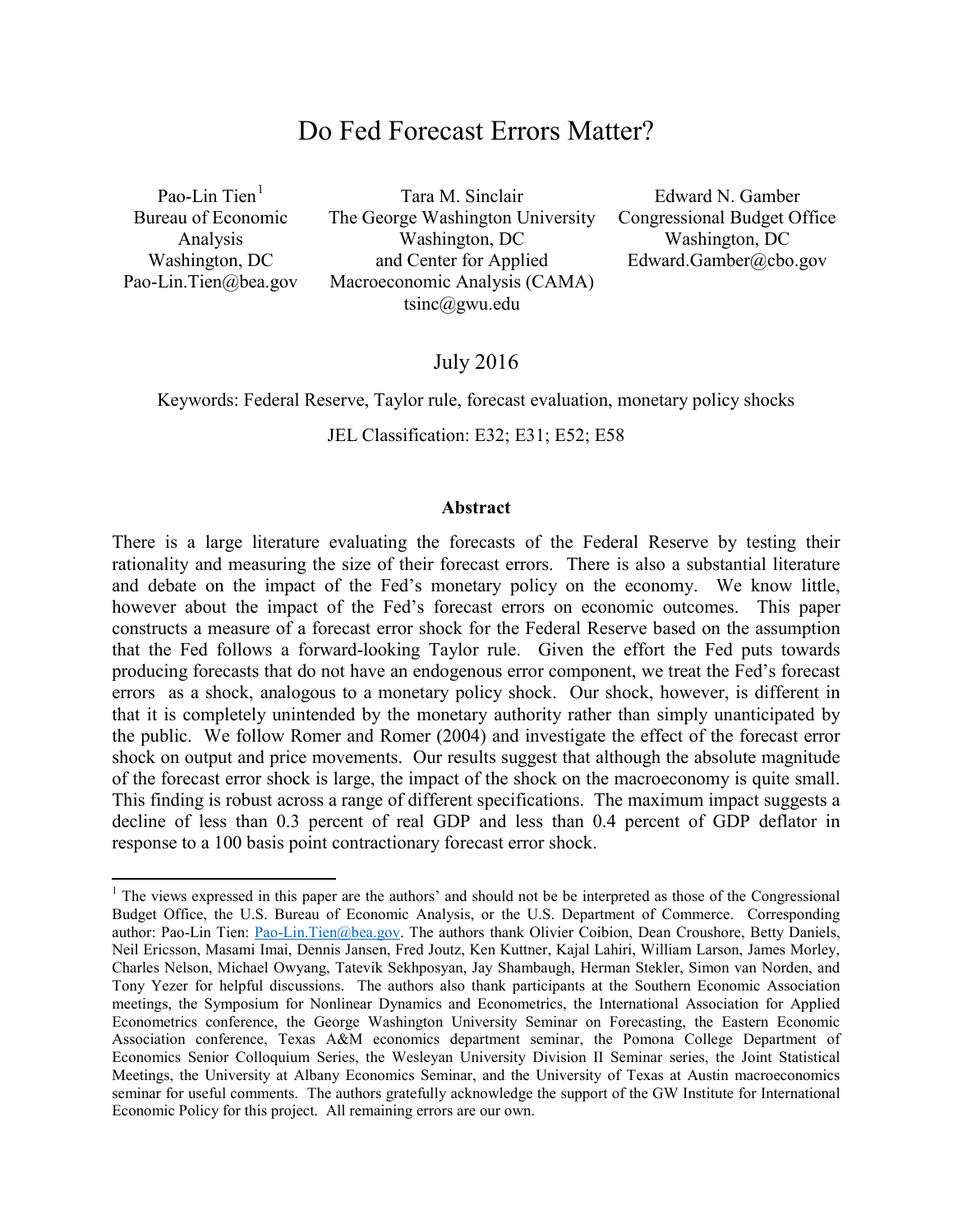## **I. Introduction**

This paper presents an approach for measuring the potential economic impact of the forecast errors made by the Federal Reserve (Fed). There has been a considerable debate about the impact of monetary policy generally on the economy and there has been parallel research on the quality of the Federal Reserve's forecasts, but little is known about the impact of the Fed's forecast errors on economic outcomes. In this paper we investigate this important question.

We begin by assuming the Fed sets its federal funds interest rate target according to a forward-looking Taylor Rule (Clarida et al., 2000). The shock is then found to be a weighted sum of inflation and output growth forecast errors, following the approach of Sinclair et al. (2012). The Fed puts significant resources into producing accurate forecasts and is generally judged the best forecaster for the U.S. economy, particularly for output and inflation, which are the two series used in the Taylor Rule.<sup>[2](#page-2-0)</sup> If the forecasts are rational and if the Fed's policy decisions can be well-approximated by a forward-looking Taylor Rule, as much research suggests (e.g. Orphanides 2001, Bernanke 2010), then we can interpret the impact of the Fed's forecast errors on the federal funds rate that the Fed targets as an exogenous shock. Given this exogenous shock, we can implement methods typical in the monetary policy shock literature to evaluate the impact of the shock on the economy. We document that the forecast error shock is large in absolute value, consistent with the findings of Sinclair et al. (2012), where the mean absolute error (MAE) of the shock is over 175 basis points as transformed into fed funds rate units.<sup>[3](#page-2-1)</sup> Furthermore, these shocks are spread throughout the sample rather than concentrated in a

<span id="page-2-1"></span><span id="page-2-0"></span><sup>&</sup>lt;sup>2</sup> See, for example, Romer and Romer (2000), Gamber and Smith (2009), and El-Shagi et al. (2014).<br><sup>3</sup> Based on our main four quarter ahead specification for the Taylor Rule for the sample period 1974Q2-2008Q2. Note that although the MAE is large, the forecasts appear unbiased, i.e. we cannot reject a zero mean, as reported in Table 1.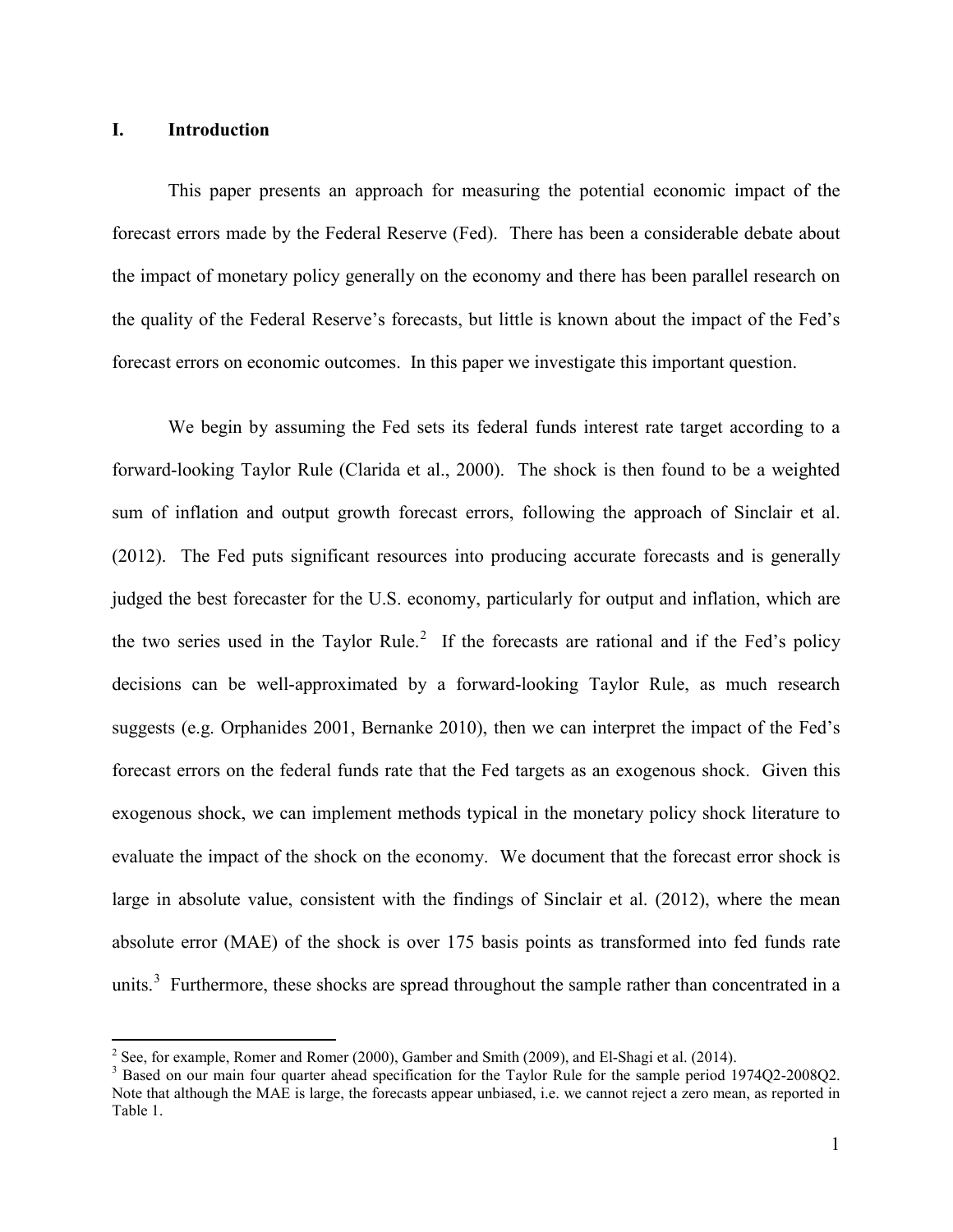few key time periods. Although the Fed is on target on average, the federal funds rate is far away from the Fed's intended target most of the time. Thus these forecast errors could have large economic consequences.

Following Orphanides (2001) and Bernanke (2010), we assume the Fed follows a forward-looking Taylor rule using the staff's "Greenbook" forecasts as the input for GDP and inflation. These forecasts are prepared by the Federal Reserve staff before each Federal Open Market Committee (FOMC) meeting, and are shared with the FOMC members before each scheduled meeting. The FOMC members also make their own forecasts, however Romer and Romer (2008) and Nunes (2013) have found that the Greenbook forecasts are of higher quality than the FOMC forecasts.<sup>[4](#page-3-0)</sup> Moreover, many research papers exploring monetary policy and forward-looking versions of the Taylor rule have assumed that the Greenbook forecasts are what are used for monetary policy decisions.<sup>[5](#page-3-1)</sup> Thus we focus on the Greenbook forecasts in this paper.

We use methods previously applied to measuring the impact of monetary policy on the economy in order to measure the impact of forecast errors. If the forecast errors are exogenous to economic events then they should be a valid shock measure. Our approach differs from the line of literature focused on capturing *unexpected* monetary policy. This research on measuring

<span id="page-3-0"></span><sup>&</sup>lt;sup>4</sup> Romer and Romer (2008, page 234) argue that "Someone wishing to predict inflation and unemployment who had access to both the FOMC and staff forecasts would be well served by discarding the FOMC forecast and just using the staff predictions." Nunes (2013) finds that the FOMC forecasts put greater than optimal weight on public forecasts. One reason why the FOMC projections may be less accurate is that they are released immediately. Therefore, they may be used for communication purposes and/or experience political pressures in a way that the Greenbook forecasts are not, since the Greenbook forecasts are released with a 5 year lag.

<span id="page-3-1"></span><sup>5</sup> For example, see Nikolsko-Rzhevskyy (2011). Orphanides and Wieland (2008) compared FOMC projections in the Taylor rule with the currently available data referring to the same period. They found that the FOMC projections fit better. However, they did not make a similar comparison with the Greenbook forecasts that are only available with a five year lag. Ben Bernanke, in a speech in 2010 when he was Chairman of the Federal Reserve, presented an estimate of the Taylor rule based on Greenbook forecasts. He only used FOMC projections for the period when Greenbook forecasts were not yet publicly available (Bernanke 2010).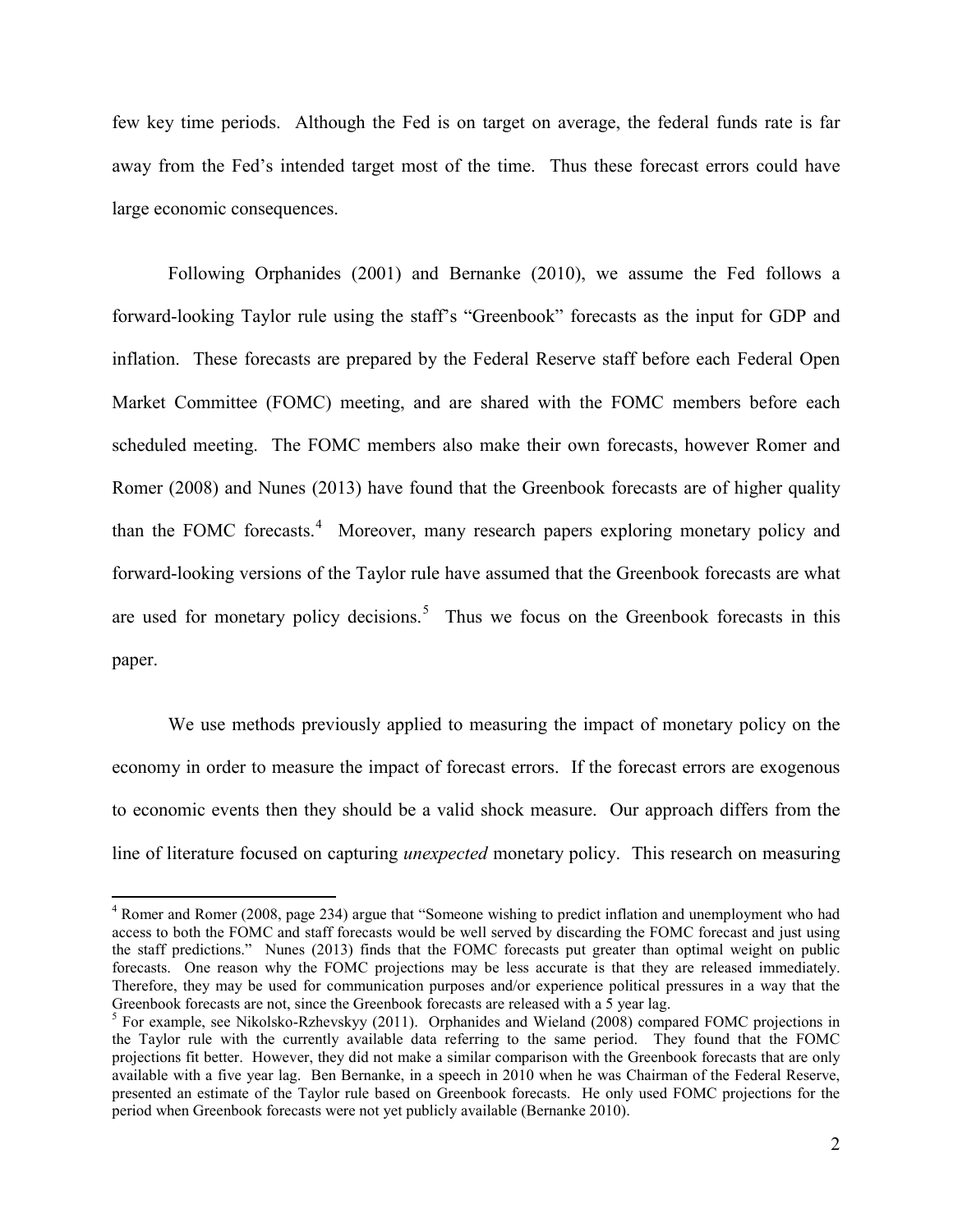the impact of monetary policy shocks has attempted to separate the actual policy change from the policy change that was expected based on an information set dated prior to the policy change. Our shock captures a different dimension of surprise. If policy is based on forecasts, forecast errors will cause actual policy to deviate from intended. Thus our shock captures *unintended* as compared to *unanticipated* changes in the federal funds rate.<sup>[6](#page-4-0)</sup>

We examine the role of our forecast error shock using the same regression methodology as Romer and Romer (2004, henceforth R&R).<sup>[7](#page-4-1)</sup> To interpret the size of the impact we find, we compare the effect of our shock on output and prices to the effects generated by a variety of popular monetary policy shock measures, such as the R&R narrative shock, standard VAR monetary policy shock, and a hybrid R&R VAR shock.<sup>[8](#page-4-2)</sup> In the baseline model, our results are consistent with the literature in that we find the R&R shock tends to produce the largest impact on output and prices regardless of the measure of output and price variables, while our forecast error shock produces the most moderate impact. Thus our unintended shock has a much smaller economic effect than unanticipated shocks.

Section II presents a review of monetary policy shock measures that we use for comparison to interpret the magnitude of the impact of the Fed's forecast errors on the economy. Section III presents our methodology for constructing the shock. Section IV describes the data and our regression methodology, Section V details our baseline empirical results, and Section VI

<span id="page-4-0"></span>6 <sup>6</sup>If the Federal Reserve attempts to minimize monetary policy surprises then the unexpected component of monetary policy is likely to be small. This is especially true since the Fed moved toward greater policy transparency after 1994. Using federal funds futures data, Lange et al. (2003) found that prior to 1993, 60 percent of federal funds rate changes were surprises. After 1994 that percent fell to 24 percent. In this case our forecast error measure might also be an appropriate measure of a monetary policy shock.

<span id="page-4-1"></span><sup>&</sup>lt;sup>7</sup> Other researchers have considered the economic costs of prediction errors in very different frameworks, see Clements (2004), Granger and Pesaran (2000a,b), and Pesaran and Skouras (2002).

<span id="page-4-2"></span><sup>&</sup>lt;sup>8</sup> Using the terminology coined by Coibion (2012).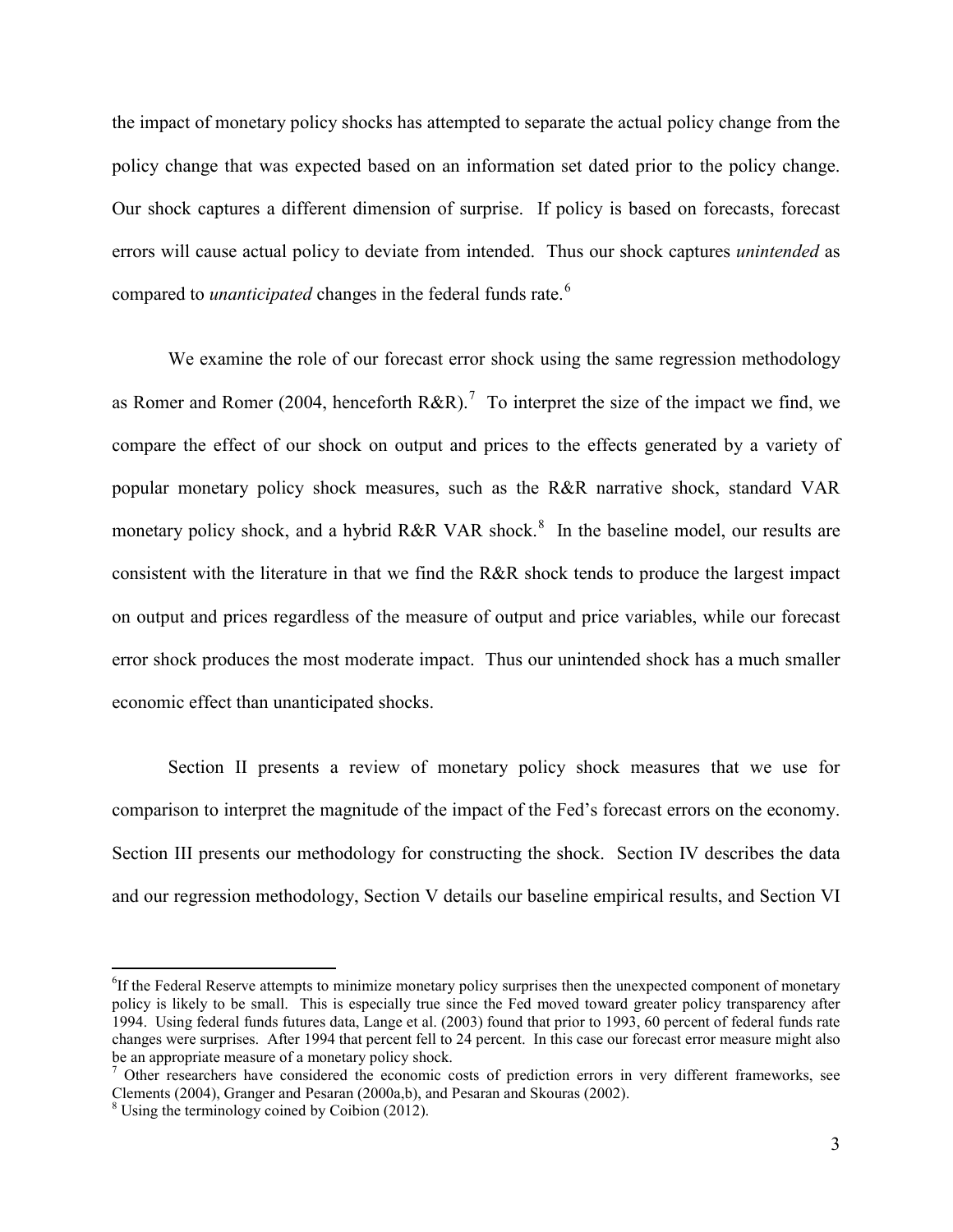presents various alternative specifications and robustness checks of our analysis. We offer concluding remarks and discuss the implications of our results in Section VII.

#### **II. A Brief Review of Monetary Policy Shock Measures**

The standard method for constructing monetary policy shocks is as follows:

$$
(1) \qquad r_t = r_{t|t-i} + shock_t,
$$

where  $r_i$  is the policy instrument and  $r_{i,t-i} = E[r_i | \Omega_{i-i}]$  is the public's expectation of the policy instrument based on information set  $\Omega_{t-i}$ ,  $i = 1, 2, 3, \dots$  The difference between the expectation and the actual values of the instrument, *shock*, measures the unanticipated movement in policy.

The measure of monetary policy shocks described by equation (1) is clearly sensitive to the researcher's choice of information set. Different approaches make different choices. For example, in the VAR approach,  $\Omega_{t-i}$  contains the past values of policy as well as past values of the other variables in the VAR. Christiano et al. (1999) provides a detailed discussion of these monetary VAR models. Forecasters may also include forecasts of macroeconomic variables in  $\Omega$ <sub>t-i</sub>. In Romer and Romer (2004) and Thapar (2008), for example,  $\Omega$ <sub>t-i</sub> contains the Federal Reserve's Greenbook forecasts.

There are two dimensions to the choice of information set: a cross-sectional dimension and a time-series dimension. The cross-sectional dimension is the choice about what variables to include in the information set. The evolution of the VAR literature on measuring monetary policy shocks, particularly in dealing with the "price puzzle" evident in much of the earlier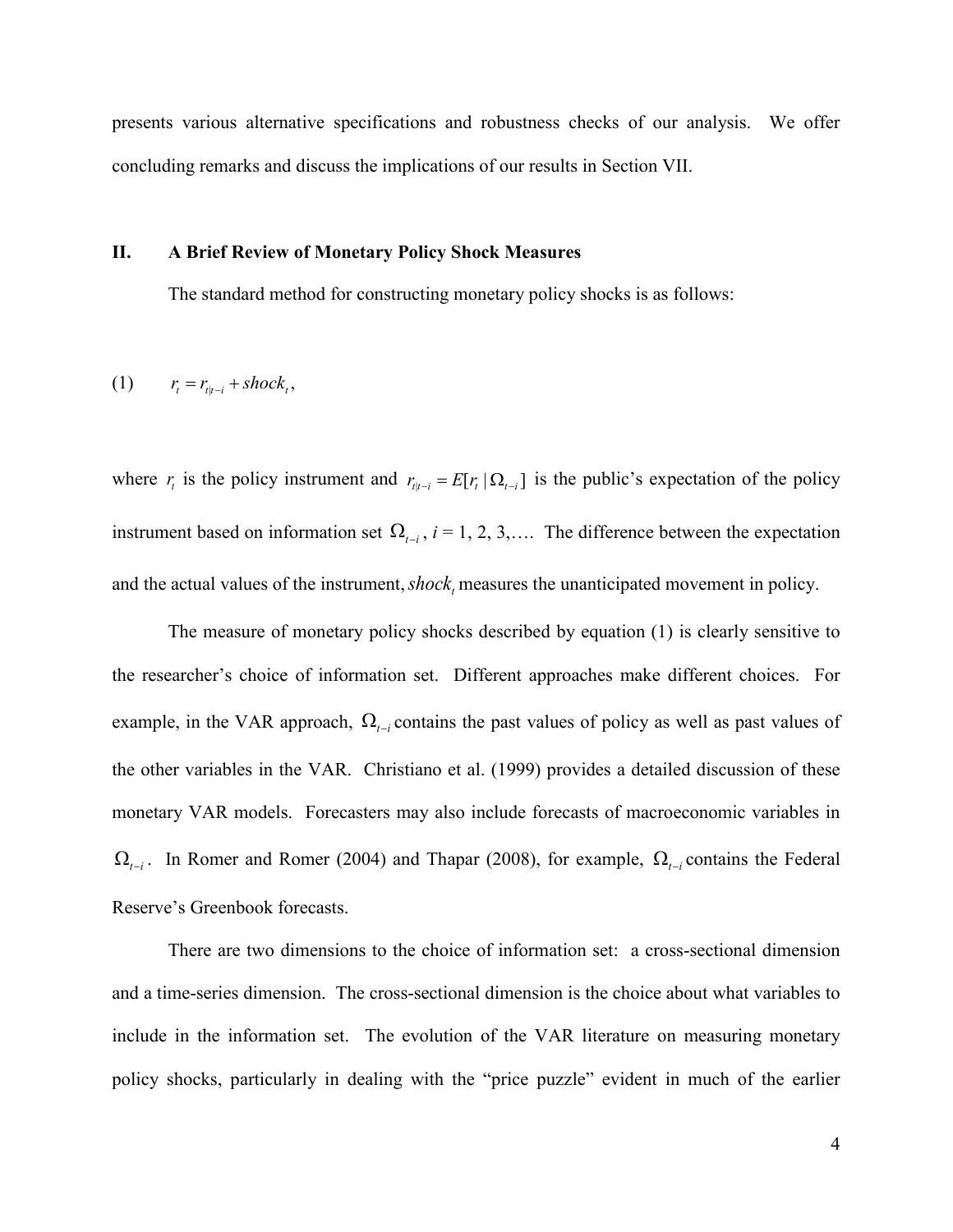literature, illustrates the importance of this choice. Sims (1992) identified a price puzzle where the price level increases in response to a monetary tightening. He reasoned that the Fed likely conditions its policy on indicators of future inflation (such as commodity prices). In a VAR that does not include these indicators, the price level is actually responding to a combination of the inflation that is in the pipeline and the monetary tightening. Therefore, omitting indicators of future inflation will lead to an increase in the price level in response to a monetary tightening. Sims resolved this issue by adding commodity prices to  $\Omega_{t-i}$ .

It is obviously not possible for a VAR to include all of the varied and detailed information that the Federal Reserve incorporates into their monetary policy decisions.<sup>[9](#page-6-0)</sup> The validity of the VAR methodology rests on whether the small number of variables included in the VAR is a reasonable approximation to that varied and detailed information. Romer and Romer (2004) and Thapar (2008) argue that variables included in  $\Omega_{t-i}$  by VAR researchers do not closely approximate the information set used by the Federal Reserve. They therefore replace VAR generated forecasts with the Fed's own Greenbook forecasts which include varied and detailed information about the economy.

The second dimension to the choice of what to include in the information set is the temporal dimension. If a researcher is using quarterly data (Thapar, 2008, for example) and information that might influence the Fed's policy choice becomes available at a higher frequency, the measured shock will be mis-identified because it will actually include systematic changes in the Fed's policy instrument.

<span id="page-6-0"></span><sup>&</sup>lt;sup>9</sup> There have been attempts to incorporate large information sets in a VAR setting. For example, Faust and Rogers (2003) has a 14 variable VAR identified with sign restrictions, and Bernanke, et al. (2005) adopts the FAVAR (factor-augmented VAR) approach that incorporates a balanced panel of 120 macroeconomic time series.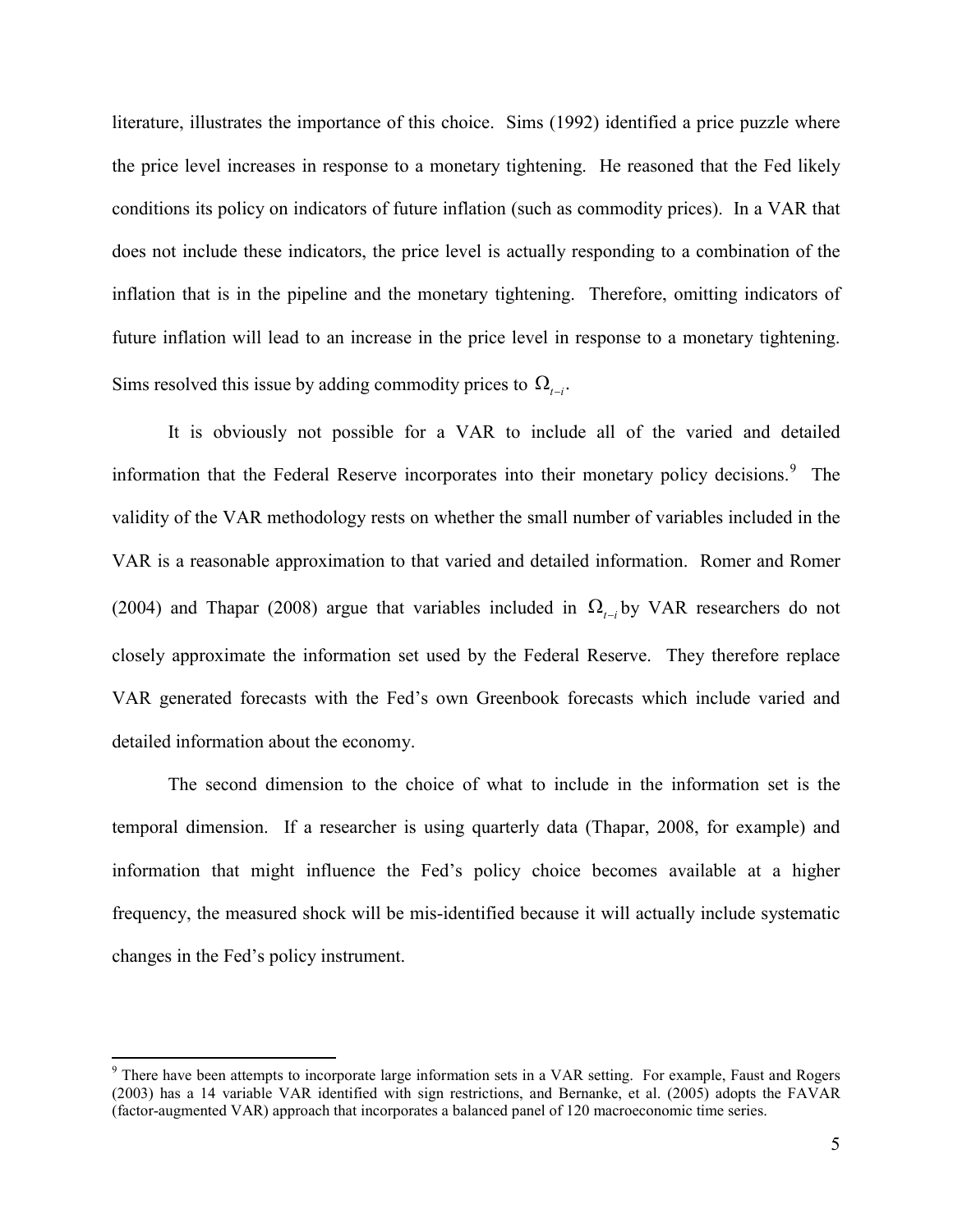Kuttner (2001), Poole and Rasche (2003), Lange et al. (2003), Swanson (2006), and Barakchian and Crowe (2013) measure monetary policy shocks using high-frequency data on federal funds futures in order to minimize the misspecification described above. These authors define monetary policy surprises as the difference between the federal funds rate expected by the futures market and the actual realized federal funds rate target. These measures show a large decline after 1994 in the proportion of federal funds interest rate targets that is due to monetary surprises.

Nevertheless there remains substantial debate as to the best way to identify a monetary policy shock as well as the size of the impact of the resulting shocks. The main question is whether the identified shocks are truly exogenous, or if they are impacted in some way by anticipatory movements or other factors such that they do not accurately measure the impact of monetary policy on the economy. Thus we will compare our forecast error shock with a range of monetary policy shocks from the literature. Similar to Coibion (2012), we look at:

- R&R narrative monetary policy shock<sup>[10](#page-7-0)</sup>
- Monetary policy shock extracted from a standard 3 variable (output, price, fed funds rate) VAR identified using short-run Cholesky decomposition.<sup>[11](#page-7-1)</sup> This is a variation of the VAR examined by Christiano et al. (1999), and also used by Romer and Romer (2008), and more recently by Barakchian and Crowe (2013).
- Hybrid monetary policy shock extracted from the same standard 3 variable VAR but with the cumulated R&R shock replacing the fed funds rate.

<span id="page-7-0"></span><sup>&</sup>lt;sup>10</sup> We use the expanded R&R shock constructed by Barakchian and Crowe (2013) in order to allow for as long of a sample period as possible for comparison purposes. The monthly shock series is summed to produce its quarterly equivalent.

<span id="page-7-1"></span> $11^{11}$  Both the VAR and Hybrid VAR are estimated with 12 lags. We also tried estimating the VARs with 4 lags, the results are qualitatively similar, hence only the VAR shocks estimated with 12 lags are reported.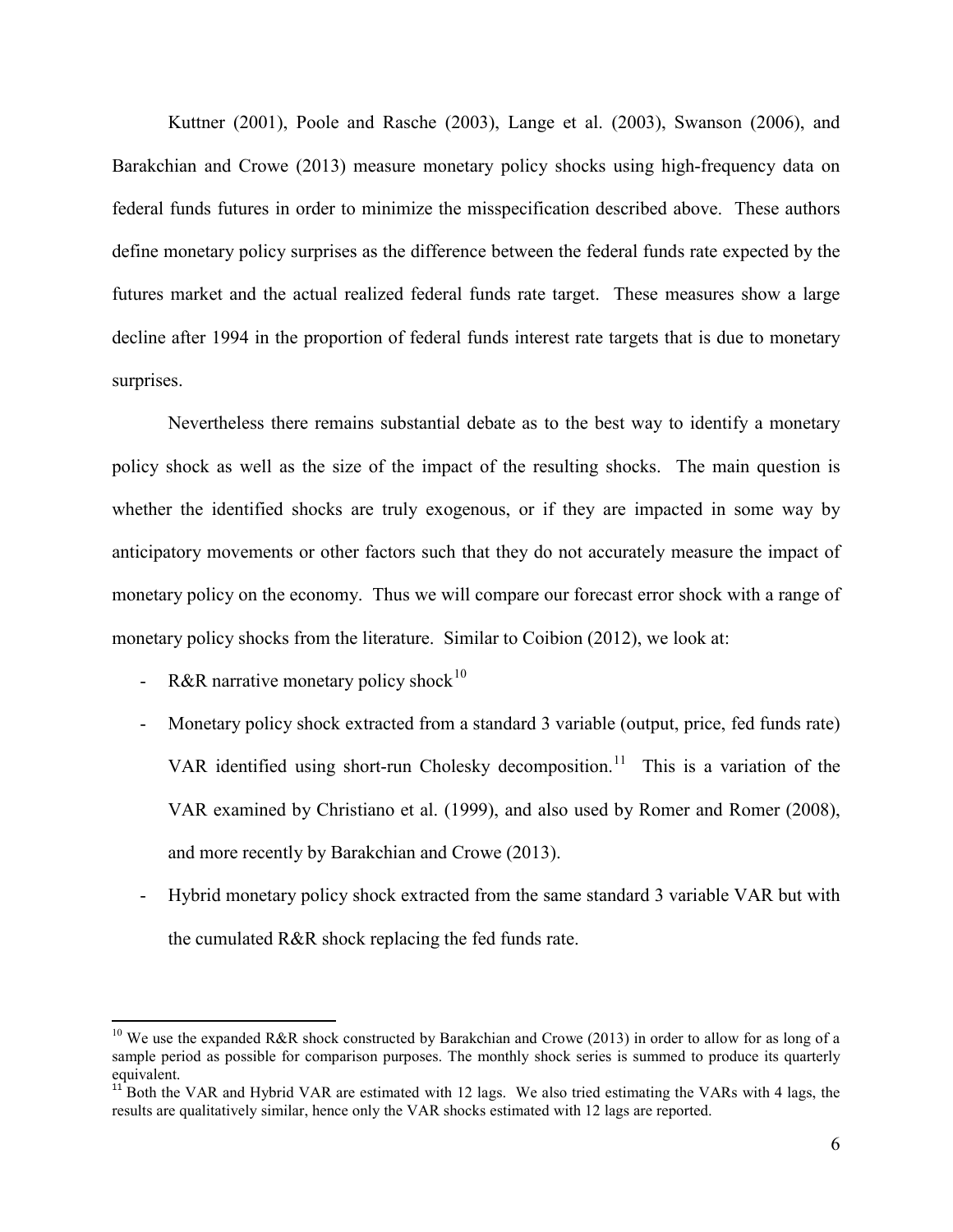#### **III. Construction of the Forecast Error Shock**

We assume that the Fed implicitly follows a forward-looking Taylor rule (Clarida et al., 2000) as their monetary policy rule. By "forward looking" we mean that the Fed sets the federal funds interest rate target based on forecasts of output growth and inflation. Our measure of the Fed's forecast error shock is derived from the Taylor Rule as a weighted average of the forecast errors for inflation and output growth.

According to the forward-looking Taylor rule, the Fed, sets a target federal funds rate,  $i_t^{T_f}$ , based on equation (2) below, where the superscript "f" denotes that the target is based on forecasted variables.<sup>[12](#page-8-0)</sup> The Fed's interest rate target  $(i_t^T)$  is written as:

(2) 
$$
i_{t|t}^{Tf} = r^* + \pi_{t+h|t}^f + 0.5(\pi_{t+h|t}^f - \pi^*) + 0.5(y_{t+h|t}^f - y^*),
$$

where  $r^*$  is the equilibrium real interest rate,  $\pi^*$  is the Fed's implicit inflation rate target, and  $y^*$  is the potential output growth rate.<sup>[13](#page-8-1)</sup> The Fed forecasts both inflation,  $\pi_{t+h|t}^f$ , and output growth, |  $y_{t+h|t}^f$ , *h* periods ahead. We note that this baseline specification assumes fixed weights and does not include smoothing, but we explore a range of weights and a range of smoothing parameters in Section VI.

<span id="page-8-0"></span> $12$  Following Orphanides (2001), we assume that the Fed uses the Greenbook forecasts in their decision rule, consistent with Bernanke (2010). The FOMC also makes their own forecasts. For an evaluation of those forecasts, see Romer and Romer (2008).

<span id="page-8-1"></span> $13$  While the output gap is typically used in the Taylor rule, the growth rate is typically used in forecast evaluation. The growth rate of the actuals is approximately  $ln(Y_t) - ln(Y_{t-1})$ , whereas the growth rate of the forecasts is approximately  $\ln(Y_t) - \ln(Y_{t-1})$ . Thus, when we subtract one from the other for the policy forecast error, we have  $\ln(Y_t)$ -  $\ln(Y_t)$ . Approximating the output gaps in the same manner, we have  $\ln(Y_t) - \ln(Y^*)$  and  $\ln(Y_t) - \ln(Y^*)$ , so again we have  $\ln(Y_t)$ -  $\ln(Y_t)$ . It is this result that permits us to use the growth rate in order to construct the shocks. This analysis does assume, however, that potential output,  $Y^*$ , is known rather than a forecast. This assumption is based on the lack of forecasts for this variable in the Greenbook. For a discussion of the role of real time output gap estimates and the Taylor rule, see Orphanides (2001).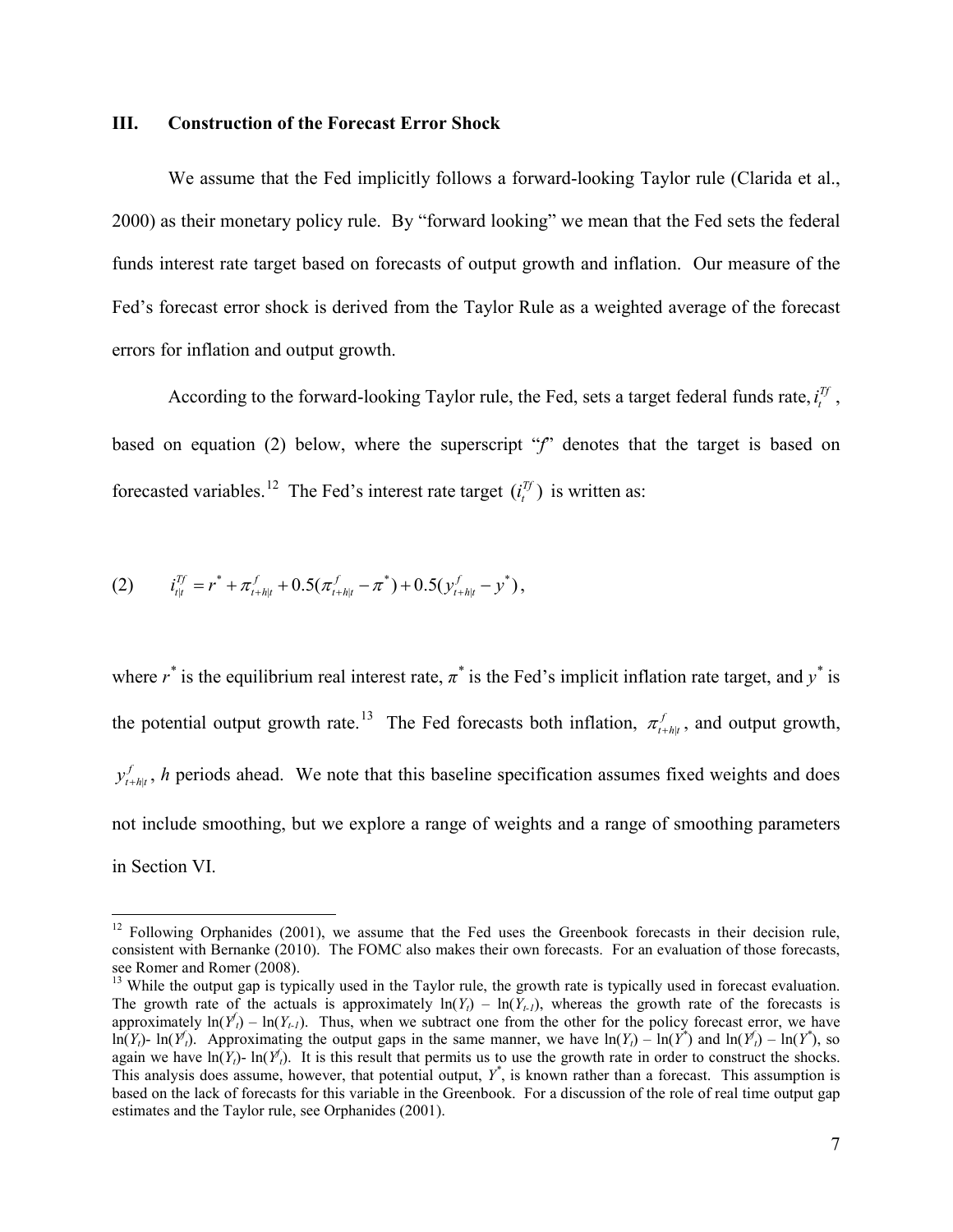The actual outcome in period  $t+h$ , however, likely differs from the Fed's forecasts. Therefore, if the members of the FOMC had known the actual values for  $\pi_{t+h}$  and  $y_{t+h}$  (i.e., if they had perfect forecasts or perfect foresight), they would have chosen a (potentially different) federal funds rate. Consequently, their interest rate target under perfect foresight  $(i_{t}^T)$  would have been:

(3) 
$$
i_{t_{l}+h}^{T} = r^* + \pi_{t+h} + 0.5(\pi_{t+h} - \pi^*) + 0.5(y_{t+h} - y^*),
$$

where  $\pi_{t+h}$  and  $y_{t+h}$  represent the actual realizations of inflation and real output growth *h* periods ahead. The difference between  $i_{t|t+h}^T$  and  $i_{t|t}^T$  measures the difference in the Fed funds rate that occurs because of inaccurate forecasts of output growth and inflation and thus represents the forecast error shock:

(4) 
$$
shock_t = i_{t|t+h}^T - i_{t|t}^{Tf} = 1.5(\pi_{t+h} - \pi_{t+h|t}^f) + 0.5(y_{t+h} - y_{t+h|t}^f).
$$

The differences,  $(\pi_{t+h} - \pi_{t+h|t}^f)$  and  $(y_{t+h} - y_{t+h|t}^f)$ , are the Fed's forecast errors for the inflation rate and real output growth respectively. In equation (4) we define the shock as perfect foresight minus forecast, following the traditional forecast evaluation literature. In our analysis below, however, we make use of the inverse of the shock

(5) 
$$
shock_{t} = -\left(i_{t|t+h}^{T} - i_{t|t}^{Tf}\right) = 1.5\left(\pi_{t+h|t}^{f} - \pi_{t+h}\right) + 0.5\left(y_{t+h|t}^{f} - y_{t+h}\right)
$$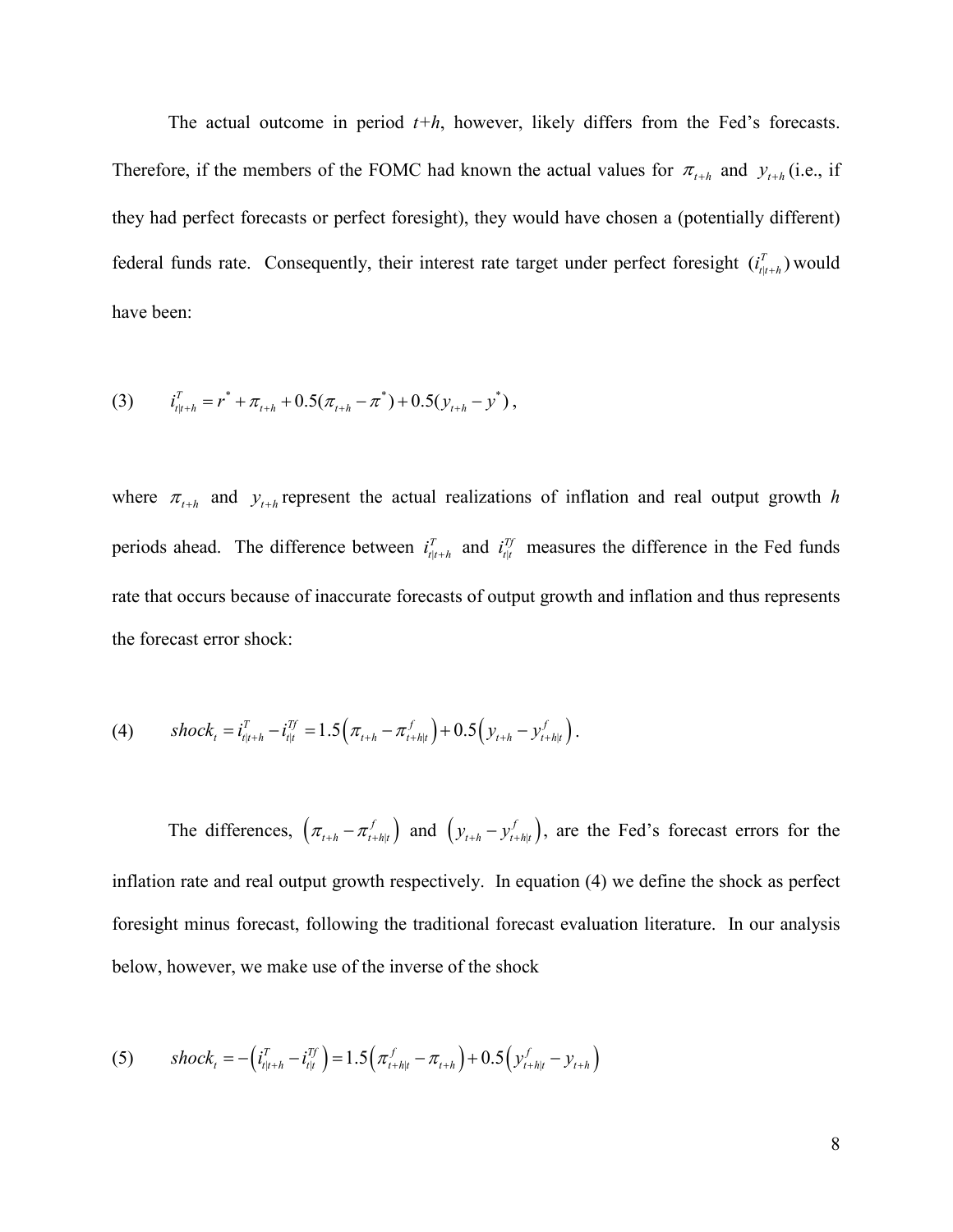to be directly comparable with the monetary policy shock measures.<sup>[14](#page-10-0)</sup> Throughout the results section we will be focusing on a contractionary shock.

#### **IV. Data and Regression Methodology**

The forecasts used to construct our forecast error shock are from the Federal Reserve's Greenbook from the middle of each quarter from 1965Q4 through 2008Q4 (the Greenbook forecasts are only released after a five year delay) available from the Federal Reserve Bank of Philadelphia. The projections used in this analysis are the growth rate of real output (Gross National Product or GNP from 1965 to 1991 and Gross Domestic Product or GDP from 1992 on)<sup>[15](#page-10-1)</sup> and the inflation rate (based on the implicit price deflator through the first quarter of 1996, then the chain-weighted PCE price index from 1996Q2 on). Our main results are based on the 4 quarter-ahead forecasts of real output growth and inflation (following Orphanides 2001). The actual figures were the data published approximately 90 days after the end of the quarter to which they refer. Use of the real time data avoids definitional and classification changes of the output and price variables. In addition to the forecast error shock, we also consider a range of alternative measures of monetary policy shocks for comparison. We employ the regression framework in R&R to analyze the effect of our forecast error shock on output and prices. Specifically, we use real GDP (seasonally adjusted) as our output measure and the GNP/GDP

<span id="page-10-0"></span> $14$  A negative innovation in the forecast error shock described by equation (4) means that the Fed set the fed funds rate in period *t* higher than what they would have set it at, had they had full knowledge of the realized values of output and inflation in period *t*+*h*. Thus, a negative innovation in the shock series should be equivalent to a contractionary monetary policy shock. However, for the commonly used measures of monetary policy shocks, a negative innovation in the shock series represents expansionary monetary policy. Therefore, to be comparable with the literature on monetary policy shocks, we work with the inverse of the shock series in equation (4). <sup>15</sup> The last forecast in the fourth quarter of 1991 was the first forecast of GDP.

<span id="page-10-1"></span>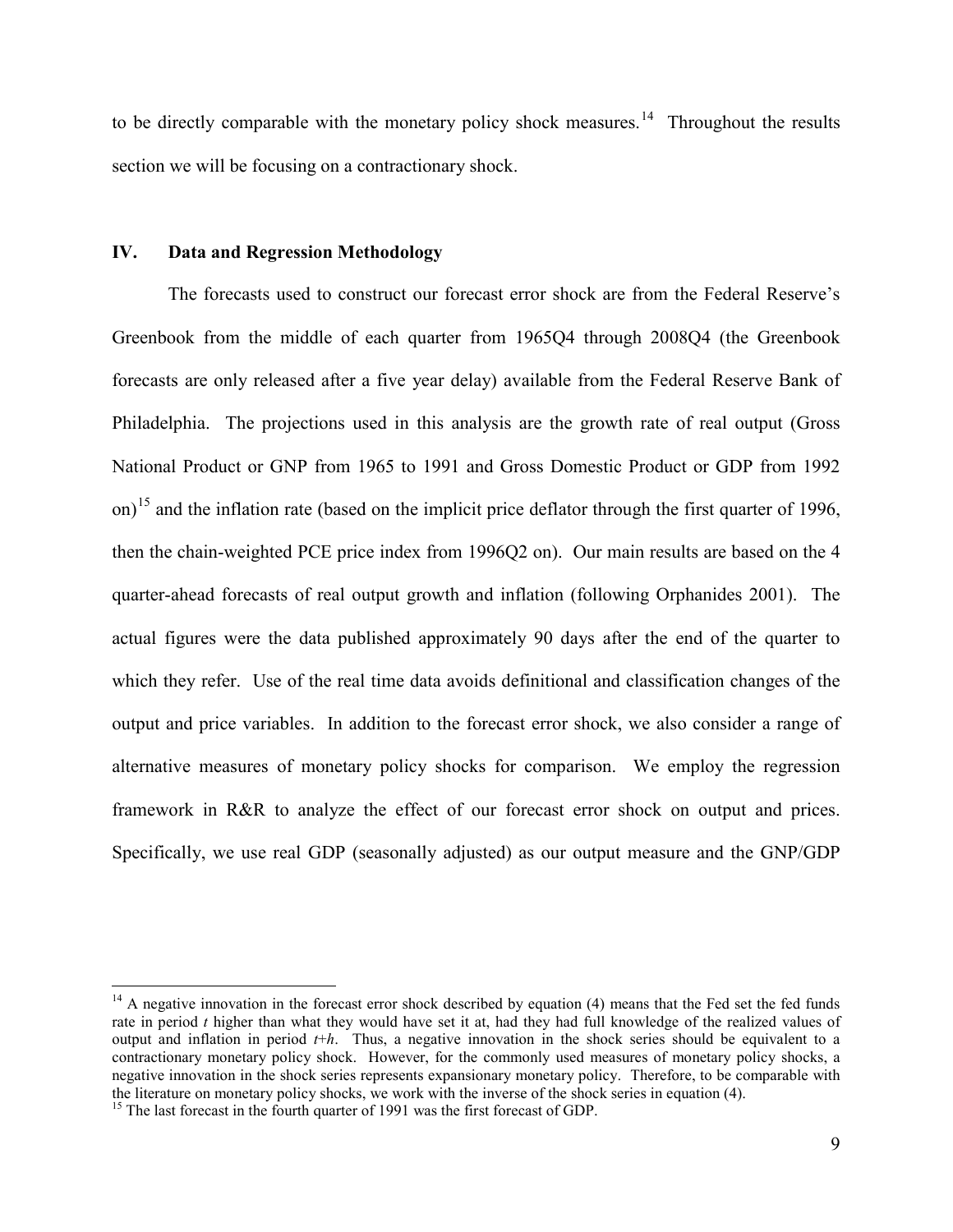deflator price index (seasonally adjusted,  $2009 = 100$ ) as our price measure.<sup>16</sup> The sample period we consider goes from 1974Q2 to 2008Q2. The basic specification is set up as follows:

(6) 
$$
x_{t} = a_{0} + \sum_{i=1}^{L_{x}} b_{i} x_{t-i} + \sum_{j=1}^{L_{s}} c_{j} S_{t-j} + e_{t},
$$

where *x* indicates the macroeconomic variable under investigation (growth rate of output or price measures) and *S* indicates the shock series. Lagged values in both the macroeconomic variable and shock series are allowed for to accommodate the dynamic movements of the variable and possible delayed effect of shocks, where  $L<sub>x</sub>$  is the maximum number of lags included of the dependent variable and *LS* is the maximum number of lags included of the shock. Following R&R, for both output growth and inflation we allow for a maximum of eight quarters of lags of the dependent variable. As for the shocks, twelve lags are used for the output growth estimation, and sixteen lags are used for the inflation estimation. The longer set of lags of the shock for inflation is to accommodate the argument that monetary policy shocks have longer lasting effects on prices (R&R). We then examine the impulse response of the macroeconomic variable to a one-time realization of the forecast error shock of 100 basis points. The impulse responses are cumulated to show the effect of the shock on the levels of the macroeconomic variables rather than their growth rates. We provide baseline results in Section V and then follow with alternative specifications and robustness checks in Section VI.

## **V. Results**

<span id="page-11-0"></span><sup>&</sup>lt;sup>16</sup> Alternative measures of output and prices are considered in Section VI.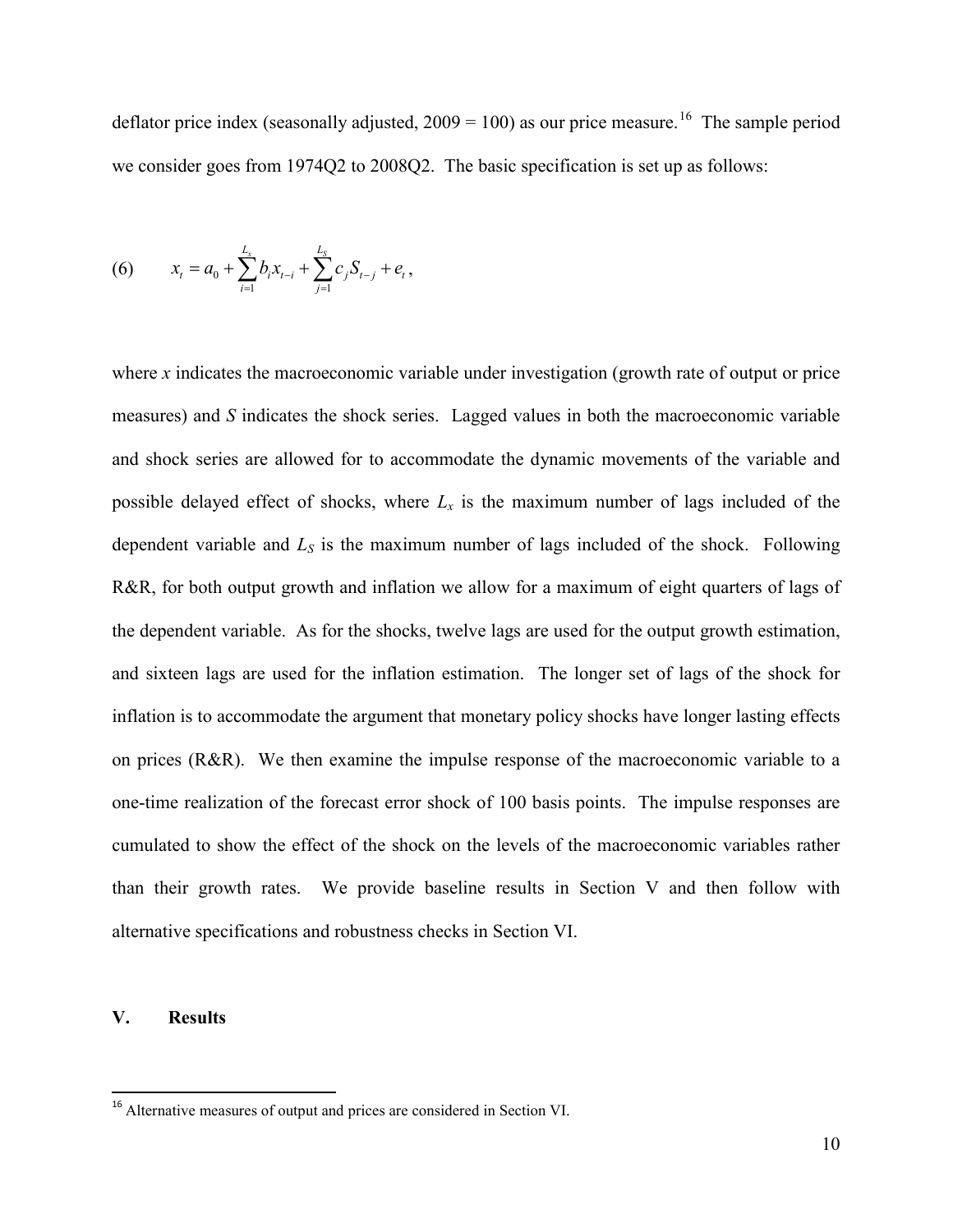Before assessing the impact of the shocks on the macroeconomy, it is important to first examine the scale and historical pattern seen in our shock as compared to the others in the literature. This is shown in Figure 1. All the shocks are normalized following the standard in the literature where a positive shock is capturing a contractionary movement in policy.

The first noticeable difference between the forecast error shock and the others is that it has a much larger magnitude. Forecast errors are frequent and large as compared to other shocks that have been previously used to identify exogenous changes in monetary policy.

The other interesting pattern obvious in these comparisons is at the end of the sample: all the shocks other than the forecast error shock suggest that there were expansionary shocks in 2007 and 2008 (the beginning of the Great Recession), but our forecast error shock suggests that as the Fed was overestimating output and inflation in this period it resulted in a large *contractionary* shock.

#### **a. The Impact of Forecast Error Shocks on Output**

Figure 2 illustrates the impact of the forecast error shock on output. Panel 1 shows the impulse response of GDP to a 100 basis point innovation in the shock series. The impulse response function (IRF) is surrounded by 1-standard error bands.<sup>[17](#page-12-0)</sup> A contractionary innovation in our shock series leads to a decline in output peaking at quarter 4 but eventually reverting back to zero by quarter 8. The maximum decline in output is only about 0.19%, and this number is statistically significant with two standard error confidence interval.

<span id="page-12-0"></span> $17$  Following R&R, error bands are constructed using Monte Carlo methods where we repeatedly draw coefficients from a multivariate normal distribution with mean and variance-covariance matrix given by the point estimates and variance-covariance matrix of the regression coefficients. The standard errors are the standard deviations over each forecast horizon across the different 1000 draws that we conduct.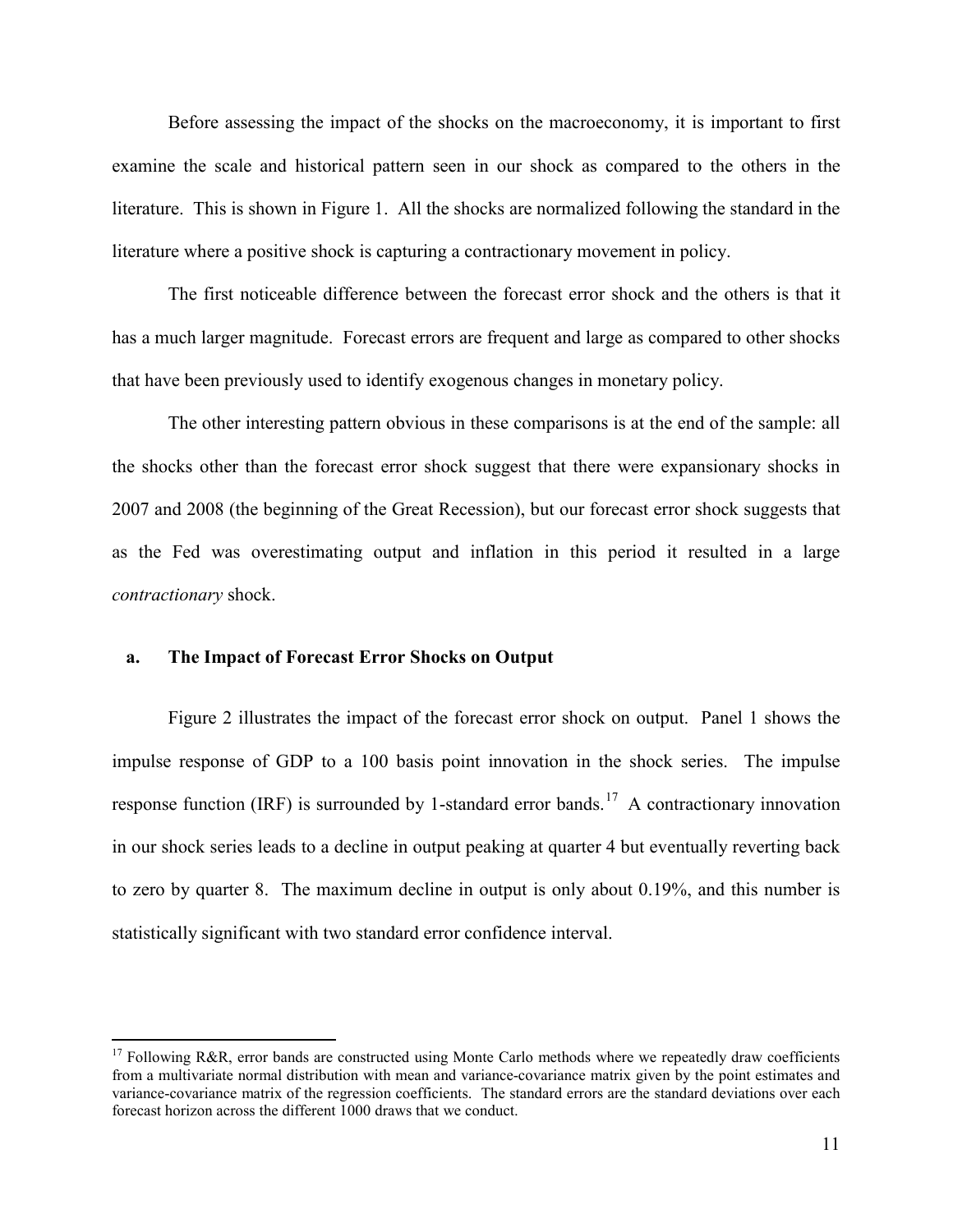To put this result in context, Panel 2 illustrate the impact of a 1 standard deviation forecast error shock, along with the monetary policy shocks we're including for comparison, on output. We use one standard deviation innovation here because a 100 basis point shock is a rather small forecast error. The mean of the absolute value of our shock series is about 177 basis points, whereas the means of the absolute values of the other shocks considered are all smaller than 100 basis points. Hence we believe that a one standard deviation shock provides a more appropriate comparison. Not surprisingly, the estimated impact of the forecast error shock on GDP reported in Panel 2 is larger than that reported in Panel 1 (the maximum decline in output is just below 0.5% at the maximum). But the response of GDP is quite muted, particularly over longer horizons, when compared with the other shocks used in the literature. The R&R narrative shock have the largest impact (0.9% decline at the peak) on GDP, the VAR shock's effect is similar in magnitude to the R&R narrative shock, but the hybrid VAR shock generates a much milder response. All the shocks produce similar dynamics where the declines in output eventually dissipate.

#### **b. The Impact of Forecast Error Shocks on Prices**

Panel 1 in Figure 3 illustrates the impulse response of price as measured by the GNP/GDP deflator price index to a 100 basis point increase in the forecast error shock variable. Similar to what we presented for output, we include in Panel 2 the IRFs of price for the commonly used monetary policy shocks along with the forecast error shock on a 1 standard deviation scale. From both of these panels it is clear that even though a contractionary innovation in our shock series generates a persistent decline in the price level as expected, the magnitude of the impact on prices is small relative to the other shocks. The largest effect is only about a 0.7% decline in price  $(16<sup>th</sup>$  quarter, 1 standard deviation shock). The R&R narrative

12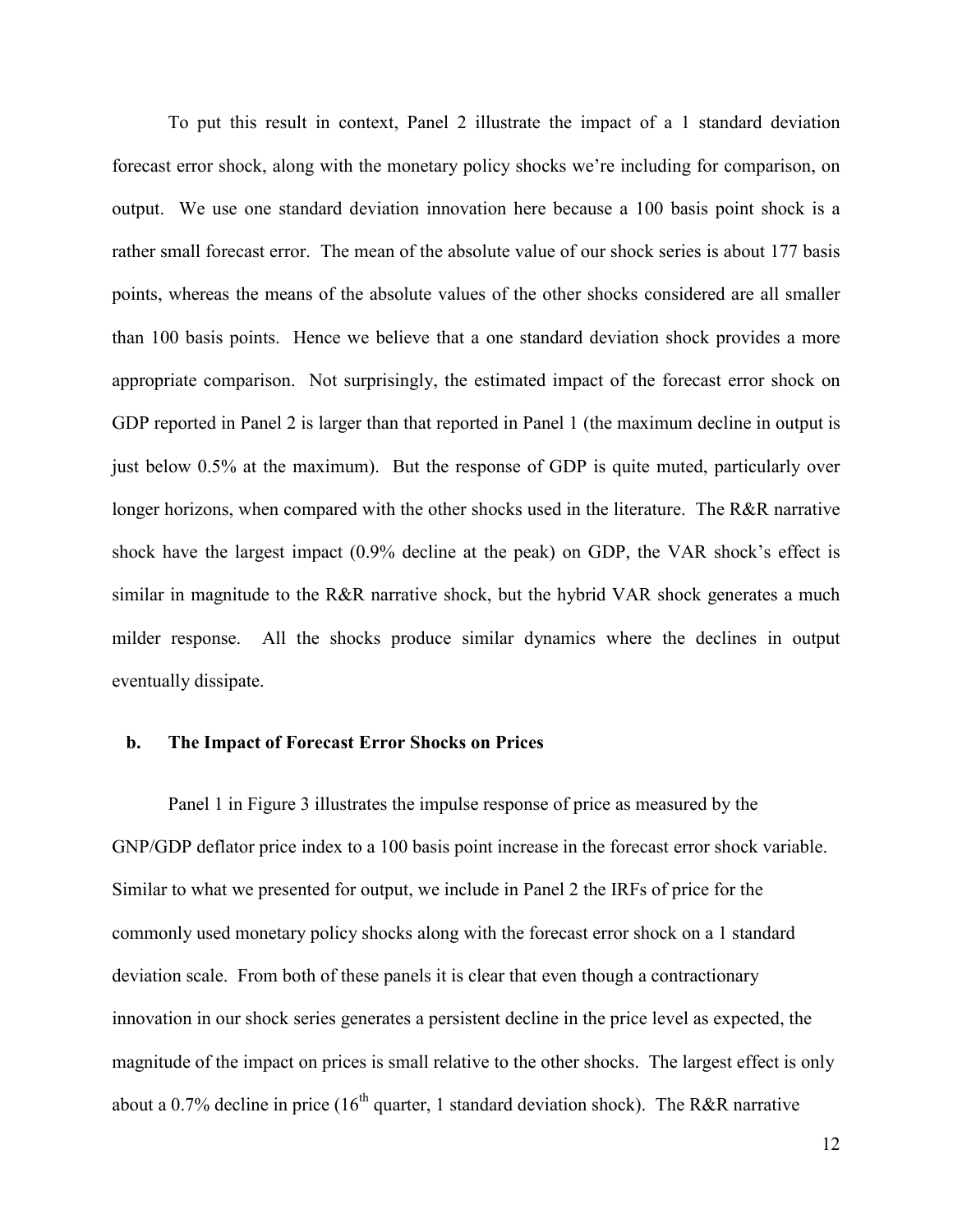shock posts a strong influence over prices, though the VAR shock appears to generate the largest decline in prices here (about 1.6% in quarter 16).

Overall, given these baseline estimations, the macroeconomic cost of forecast errors, in terms of output and price as measured by GDP and GDP deflator, appears to be small.

## **VI. Alternative Specifications and Robustness Checks**

#### **c. Alternative Measures of Output and Inflation**

There are many other measures of output and prices that researchers use to gauge the state of the economy, hence we want to make sure the results reported earlier are robust to alternative measures of output growth and inflation. For output we consider another commonly adopted measure, the Industrial Production (IP, seasonally adjusted, average of monthly data). For price we consider the Personal Consumption Expenditures chained type price index (PCE, seasonally adjusted,  $2009 = 100$ ) that the Fed currently focuses on as their preferred price measure.

The impulse responses are presented in Figures 4. Our result for IP (Panel 1) is very similar to that reported for GDP, though IP appears to react more strongly than GDP to the same 100 basis point increase in the forecast error shock.<sup>18</sup> For PCE (Panel 2), the dynamics of the impulse response is again similar to that exhibited by the benchmark price variable: the GDP deflator. The magnitude of the IRF in this case does not differ much from that reported in Figure 3 for the deflator, and that is true not just for our forecast error shock, but across all shocks.

#### **d. Limiting the Sample Size**

<span id="page-14-0"></span><sup>&</sup>lt;sup>18</sup> Though not shown in Figure 4, IP reacts more strongly to all other monetary policy shocks considered.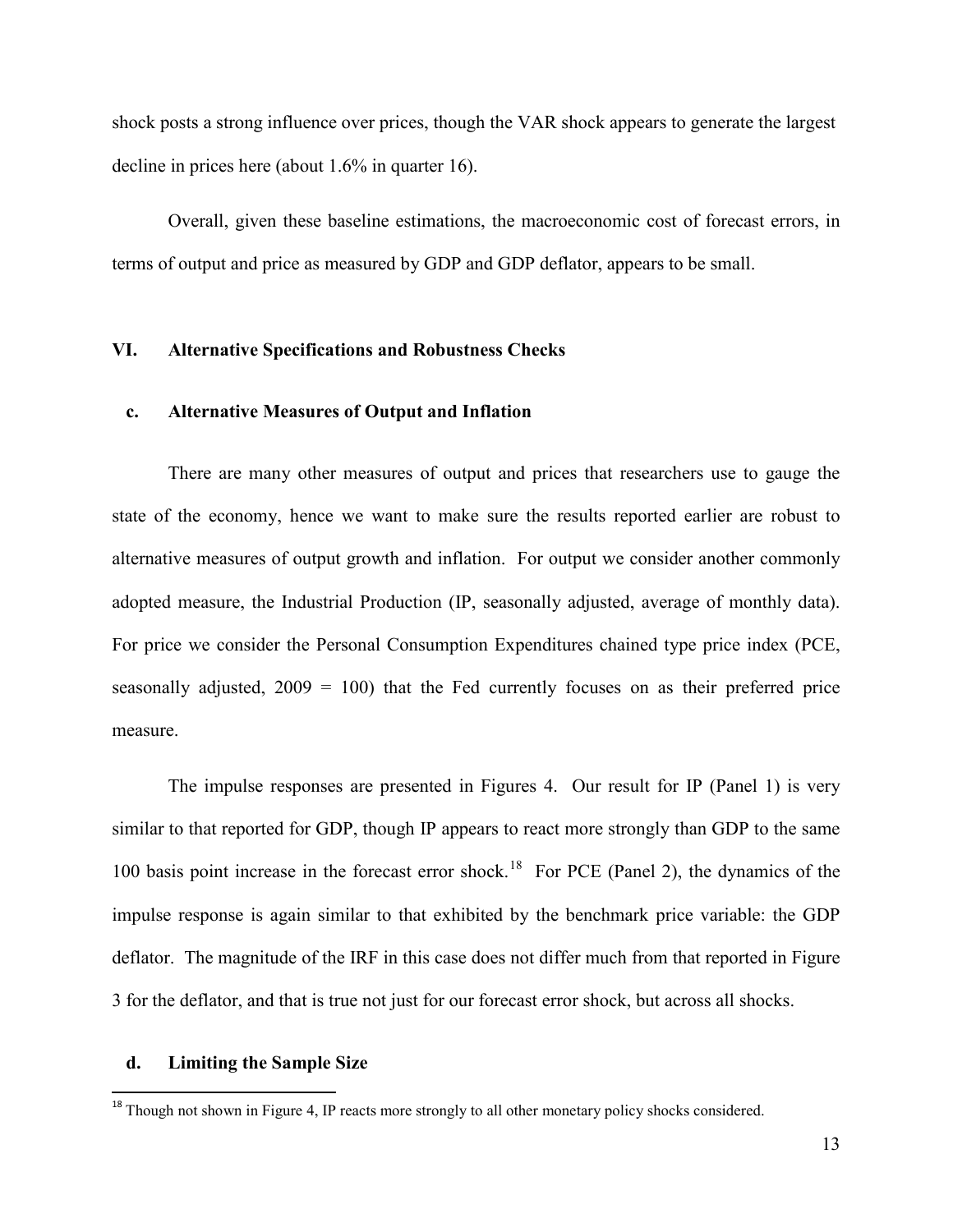Many researchers have argued that monetary policy has become more forward looking since the 1980s (see Barakchian and Crowe 2013, henceforth B&C). All of the monetary policy shocks we consider in this paper for comparison against our forecast error shock either omit forward looking information in the construction of the shock, or do not change the relative weight on those forward looking elements as time goes on. B&C argues that if we restrict the sample period to that post 1980, many of these shocks just described will end up generating puzzling behaviors in output and prices (i.e. increases in output and prices in response to a contractionary shock). Therefore, we would like to consider a shorter sample period from 1988Q4 to 2008Q2 (matching up with the sample used in B&C) to see how our forecast error shock would perform against the other monetary policy shocks. Note that our forecast error shock specifically takes into account the forward looking behavior of policymakers. Hence we expect that a contractionary innovation in our shock series would generate IRFs that show declines in output and prices.

To conduct our analysis, we used the shocks constructed for the full sample (1974Q2 to 2008Q2) and removed the data prior to 1988Q4 to re-estimate equation (6) for the shorter sample. Figure 5 presents the restricted sample results for GDP and Figure 6 presents the results for GDP deflator. We also include an additional monetary policy shock constructed by B&C here for comparison.<sup>[19](#page-15-0)</sup>

Panel 1 in both Figures 5 and 6 shows that a contractionary innovation in our shock series generates the expected declines in output and price. The magnitude of the decline in GDP is

<span id="page-15-0"></span><sup>&</sup>lt;sup>19</sup> The B&C shock makes use of Fed Funds futures data and factor model to extract new information related to monetary policy announcements that cause changes in expected policy rates. This they interpret to be their measure of monetary policy shock which incorporates forward looking information. Hence, this shock should not suffer from the same mis-specification inherent in the other monetary policy shocks under consideration here post 1988.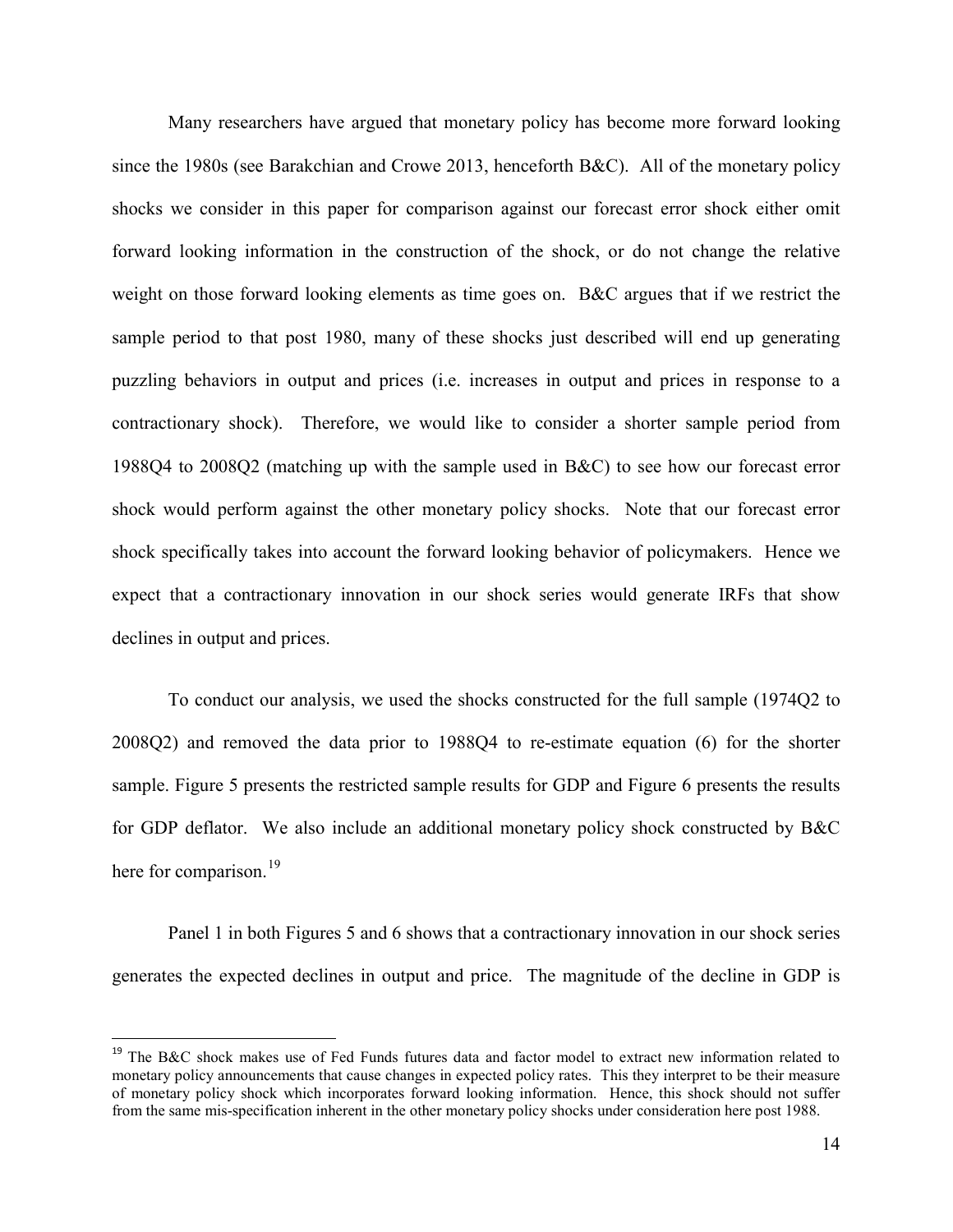similar to using full sample (maximal decline in GDP is 0.19% for the full sample versus 0.17% for the subsample for a 100 basis point shock), while the magnitude of the decline in GDP deflator is much smaller when we restrict the sample to post 1988 (maximal decline in deflator is 0.32% for the full sample but only about 0.17% for the subsample for a 100 basis point shock). Panel 2 in Figures 5 and 6 shows some interesting comparisons of our shock against the other monetary policy shocks. Similar to what is reported in B&C, a contractionary impulse in many of the popular monetary policy shocks cause an increase in output. The exceptions are the VAR shock and the B&C shock. As for the price variable, the hybrid VAR shock generates the expected decline in price along with our shock series, but all other shocks end up with a price puzzle over some or all horizons.

Our results here illustrate the importance of taking into account the role of forecasts in the identification of monetary policy shocks. Although the results of the other shocks we use for comparison are affected by the change in sample period, the results of our forecast error shock are remarkably consistent but remain economically small.

## **e. The Role of Forecast Horizon**

There is not consensus in the Taylor rule literature about the length of the forecasting horizon that the Fed uses in the Taylor rule. To obtain a proper estimate of the forecast error shock, it is important for us to employ the appropriate forecast horizon used by the Fed.<sup>20</sup> We considered here an alternative forecast horizon, the two quarter ahead forecast. The two quarter horizon is within the range of the "six to twelve months" that former Fed Chair Alan Greenspan

<span id="page-16-0"></span> $^{20}$  For example, Sinclair et al. (2012) focus on short horizons to avoid being affected by the Fed's future path for monetary policy. If that is not actually the horizon used by the Fed in the Taylor rule, however, then it would be an inappropriate measure for the forecast error shock.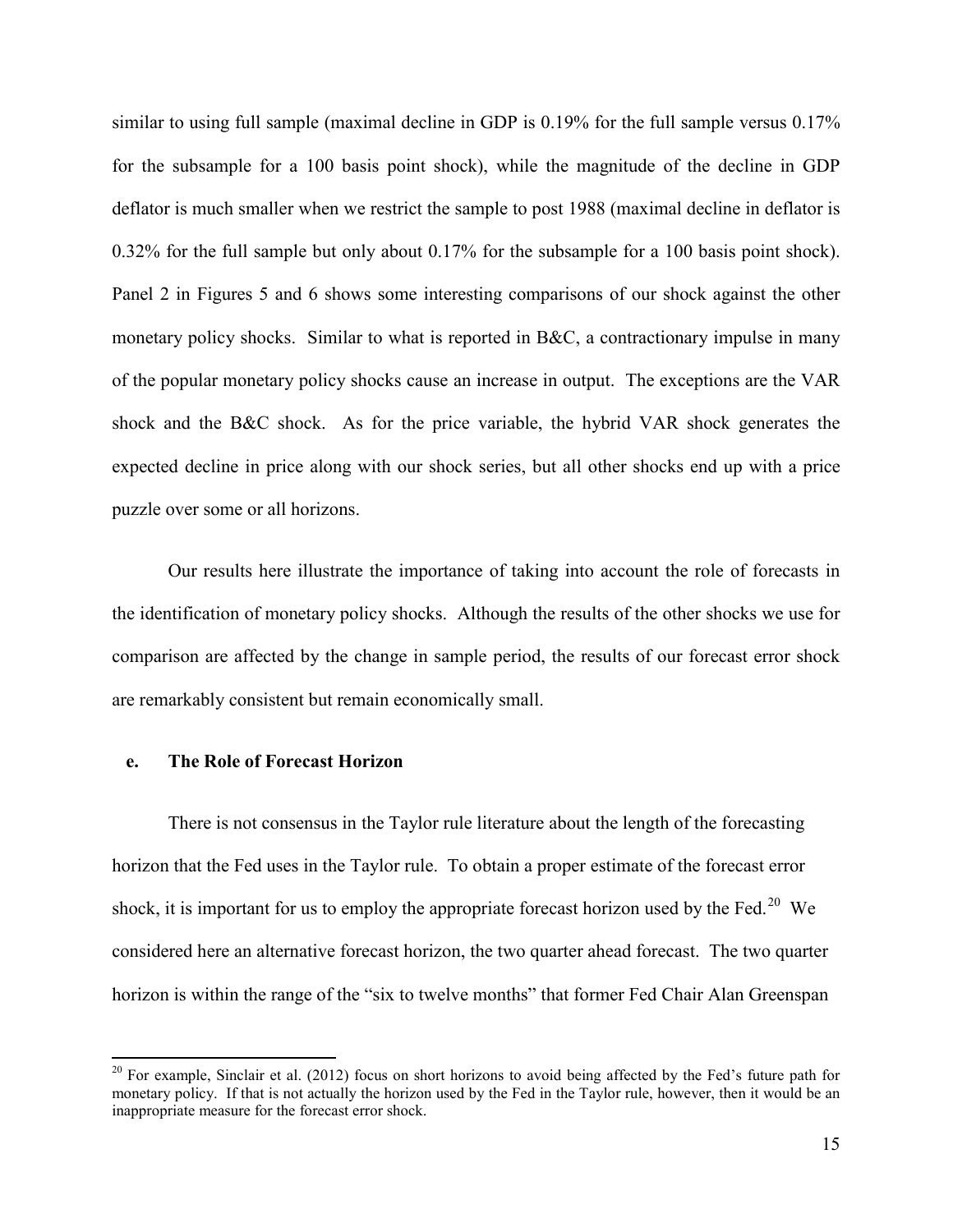mentioned as being critical in formulating monetary policy in a 1997 testimony before the Senate Committee on the Budget (Orphanides 2001). The results of replacing the 4 quarter ahead forecasts with the 2 quarter ahead forecasts of GDP and GDP deflator are presented in Figure 7. In general, the results presented here are almost identical to those presented in Figures 2 and 3. So our observation that the forecast error shock has little macroeconomic impact on output and price remains robust to a change in the forecast horizon of the data that we feed into the monetary policy rule.

## **f. Reducing the Lags of the Shock Series**

It is possible that using the forward-looking Taylor rule to construct our forecast error shock may induce correlation between our shock and lags of our dependent variable. In order to address this concern, we also estimate a model with only one quarterly lag (rather than 12 or 16 quarterly lags) for the shock series (i.e. we estimate equation 5 with  $L_s = 1$  for both output and price) which should not be correlated with our forecast error shock that looks 4 quarters ahead. The estimated cumulative IRFs are shown in Figure 8. For both GDP and GDP deflator, the results are qualitatively similar to those using 12 (for output) or 16 (for price) lags. Both output and price decline in response to a contractionary forecast error shock. Quantitatively, the peak effects on the macro variables are smaller than that reported for the benchmark specification. So the economic significance of the forecast error shock remains small under this alternative specification.

## **g. Alternative Weights for the Taylor Rule**

There have been many different estimates of the weights placed on the inflation and output components of the Taylor Rule. We cannot estimate the weights and still have an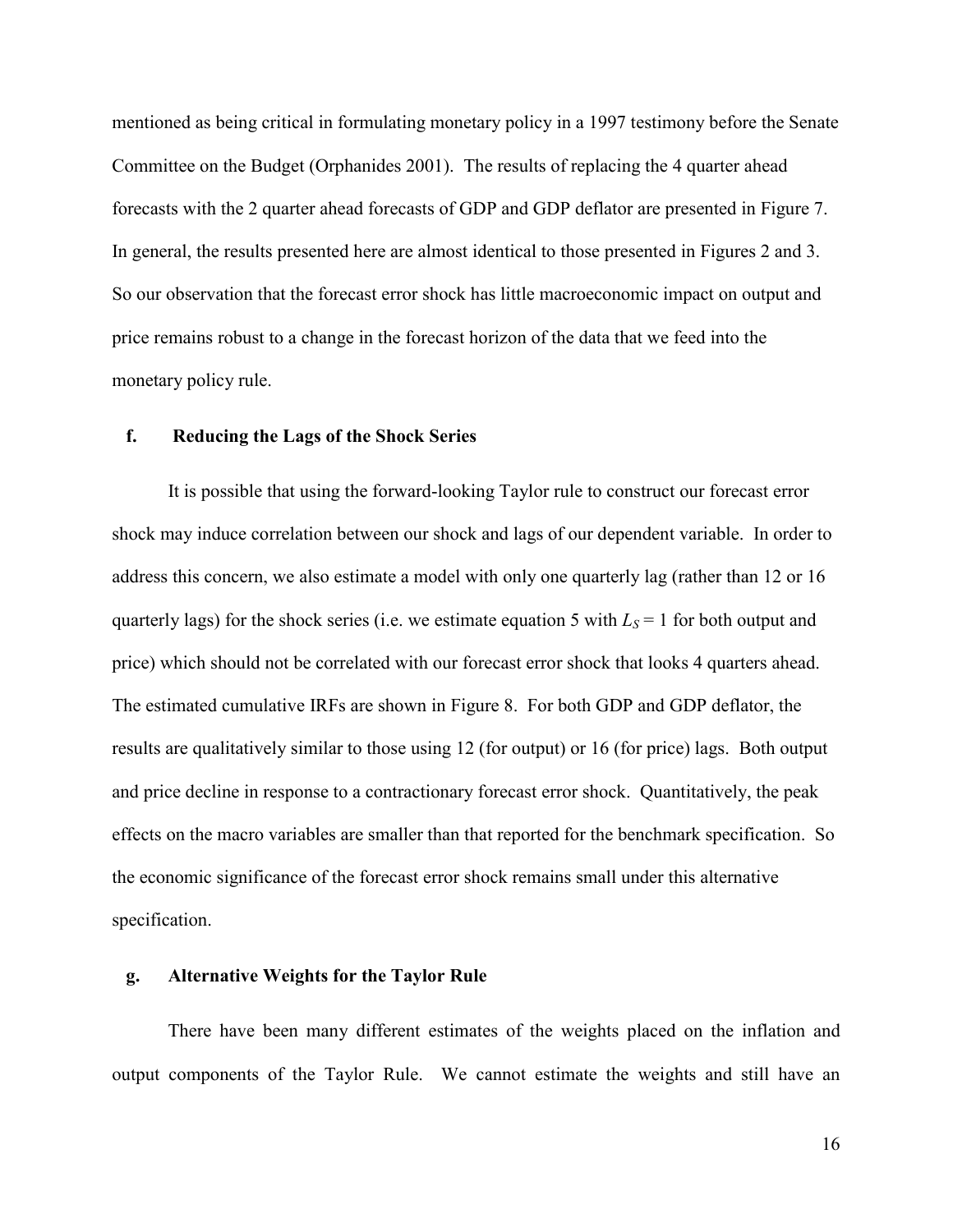exogenous shock measure which is why we initially took the original Taylor weights for our baseline. Here we explore a range of weight options by varying the weights in the forward looking Taylor Rule we use to construct our shock (equations 2 and 3) from no weight on the inflation gap and full weight on the output gap to full weight on inflation gap and no weight on output gap in increments of 0.1. Given the way the shock (equation 5) is constructed, this means the weights on the inflation and output components for the shock series will vary from 1:1 (1 on the inflation component in equation 5 and 1 on the output component) to 2:0 (2 on the inflation component in equation 5 and 0 on the output component). Note that the benchmark specification has a 1.5:0.5 weight, and the weights have to add up to 2.

Figure 9 illustrates the range of effects on output and price in response to a 100 basis point contractionary forecast error shock with varying weights. To make the presentation more succinct, we display the IRF of the benchmark specification and the IRFs of the weighting scheme that gives us minimal as well as maximal peak effect on the macro variables. In general, as the weight on output increases, the effect of the forecast error shock on output increases (and becomes more persistent). However, the maximum peak effect for a 100 basis point shock is still just -0.24%. For the deflator, as we increase the weight on the output gap, the impact of the shock becomes slightly larger until the benchmark weights, then it starts to shrink. Hence the peak effect on deflator is generated by the benchmark weight which is -0.32% at the 16<sup>th</sup> quarter for a 100 basis point shock.<sup>[21](#page-18-0)</sup>

#### **h. Interest Rate Smoothing**

<span id="page-18-0"></span><sup>&</sup>lt;sup>21</sup> We also tried this exercise on the shortened sample period (1988Q4 to 2008Q2) considered in part b of this section. It has been argued that the Fed began placing heavier weights on the inflation component in the Taylor Rule during this latter period (e.g. Clarida, Gali, Gertler, 1999). Changing the weights for the shorter sample period generated quantitatively and qualitatively similar results. The peak effect of the forecast error shock on output and price remain small.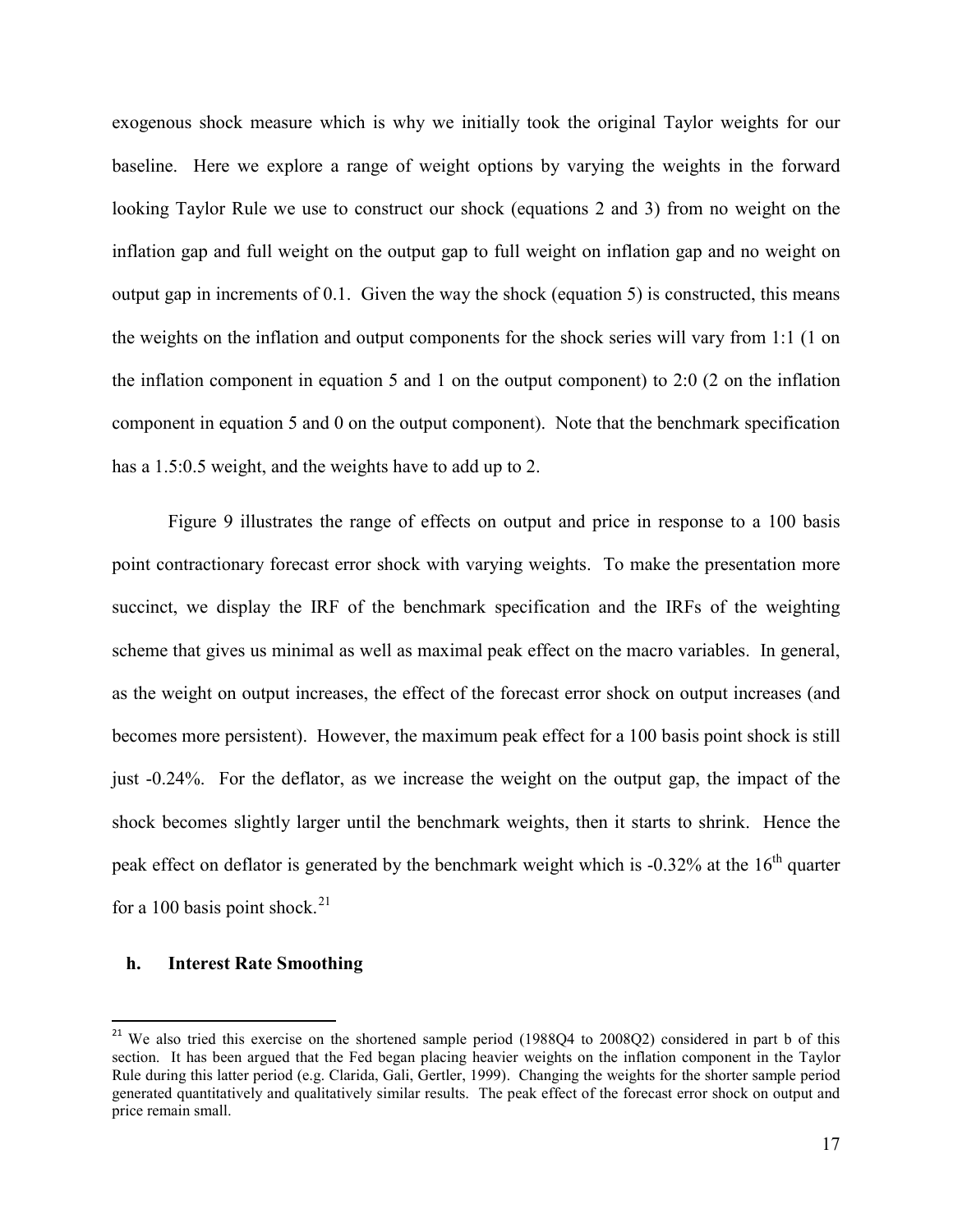There has also been debate in the literature about the amount of interest rate smoothing implemented by the Fed. If we include smoothing in our Taylor Rule we get the following equation for our shock:

$$
(7) \qquad shock_t = \rho \Big( i_{t-1|t-1}^{Tf} - i_{t-1|t-1+h}^{T} \Big) + (1-\rho) \Big[ 1.5 \Big( \pi_{t+h|t}^f - \pi_{t+h} \Big) + 0.5 \Big( y_{t+h|t}^f - y_{t+h} \Big) \Big],
$$

Similar to the exercise for the weights in the Taylor rule, we consider a range of values for the smoothing parameter,  $\rho$ , from 0 to 1 in 0.1 unit increments. Note that  $\rho = 0$  gives us the benchmark case. Here again we find that smoothing makes little difference in terms of the economic impact of the forecast error shock. In Figure 10 we present, for simplicity, just the benchmark case as well as a large value for the smoothing parameter (0.8), which is one of the values proposed by Clarida et al (2000).

#### **VII. Conclusions and Implications of Results**

This paper constructs a measure of unintended changes in the federal funds rate based on forecast errors in the Taylor rule. Forecast error shocks are defined as the difference between the target federal funds rate that would have been set using the Taylor rule with perfect foresight and the federal funds rate target that would have been set using a forward-looking Taylor rule based on forecasted output growth and inflation.

Given that the forecast errors are supposed to be orthogonal to all known variables in the economy in order for the Fed to be producing rational forecasts, our forecast error measure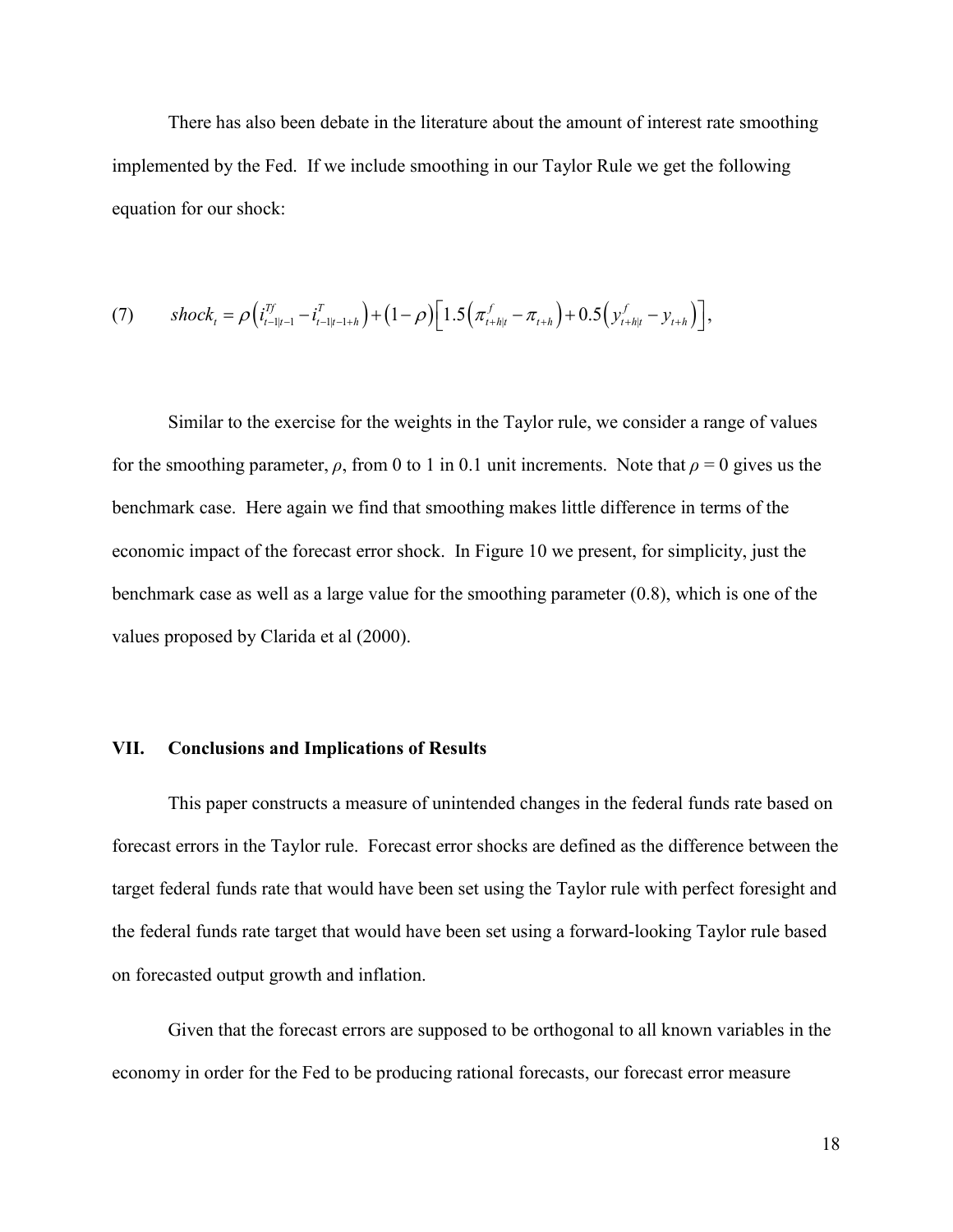should be a valid exogenous shock. Our results suggest that the forecast error shock has the expected direction of impact on real output and prices, but that the impact is much smaller than that from traditional monetary policy shocks. That is reassuring, as we would hope that forecast errors do not have a large impact on the economy, particularly given their size and prevalence as documented in the forecast evaluation literature and confirmed for our measure and sample. Our findings are robust to a range of specifications of the Taylor rule and do not appear sensitive to the sample chosen. Thus despite the large errors of the Fed, these forecasting mistakes appear to have little impact on economic outcomes.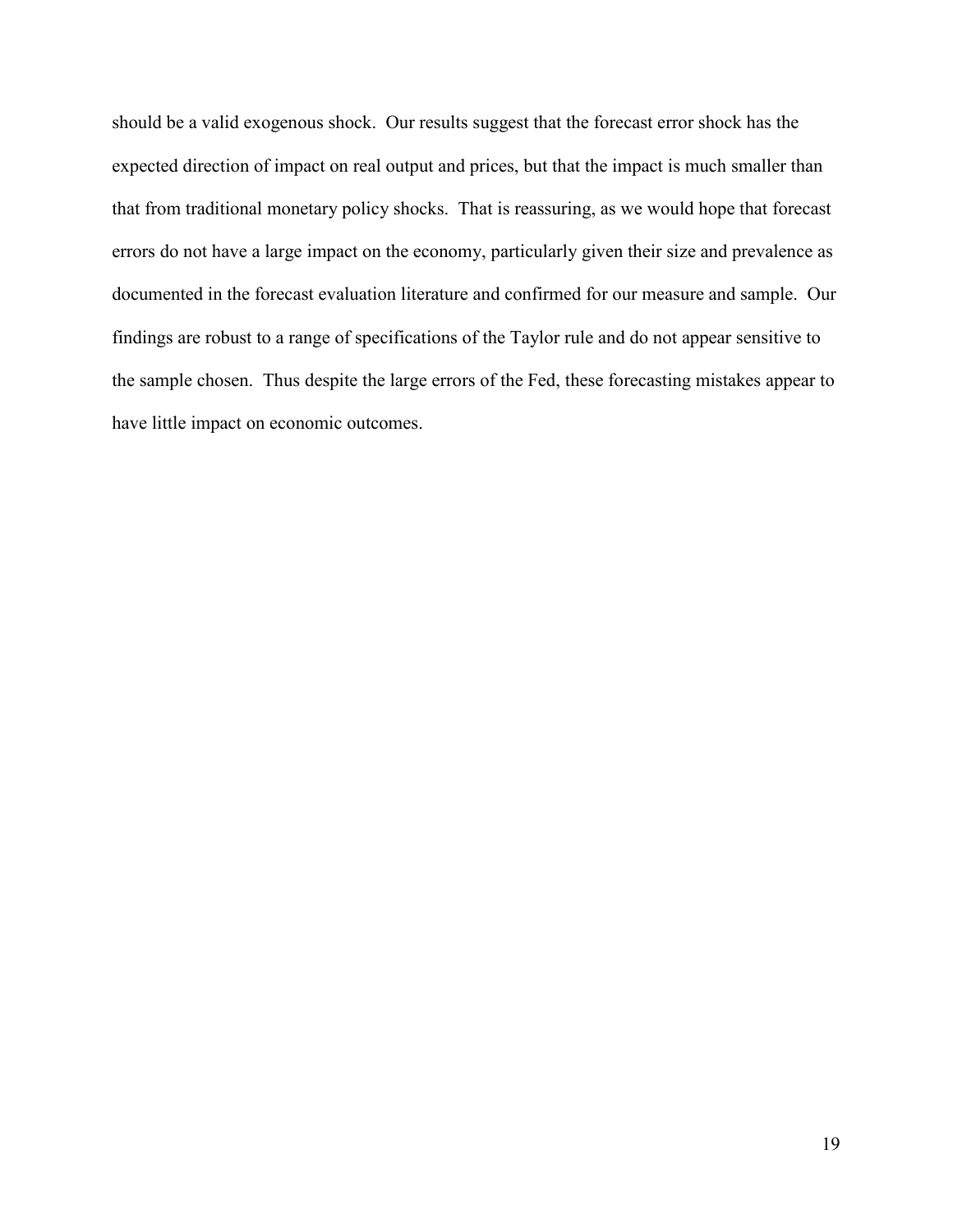#### **References**

- Barakchian, S. M., and Christopher Crowe. (2013). "Monetary Policy Matters: Evidence from New Shocks Data." *Journal of Monetary Economics*. 60(8): 950-966.
- Bernanke, Ben S.. (2010). "Monetary Policy and the Housing Bubble." Speech at the Annual Meeting of the American Economic Association, Atlanta, Georgia, January 3, 2010. Available at: [http://www.federalreserve.gov/newsevents/speech/bernanke20100103a.htm.](http://www.federalreserve.gov/newsevents/speech/bernanke20100103a.htm)
- Bernanke, Ben S., Jean Boivin, and Piotr Eliasz. (2005). "Measuring the Effect of Monetary Policy: A Factor-Augmented Vector Autoregressive (FAVAR) Approach." *Quarterly Journal of Economics*. 120(1): 387-422.
- Christiano, Lawrence J., Martin Eichenbaum, and Charles L. Evans. (1999). "Monetary Policy Shocks: What Have We Learned and to What End?" *Handbook of Macroeconomics*. Vol. 1A, edited by John B. Taylor and Michael Woodford. Amsterdam: Elsevier Science. 65- 148.
- Clarida, Richard, Jordi Galí, and Mark Gertler. (1999). "The Science of Monetary Policy: A New Keynesian Perspective." *Journal of Economic Literature* 37: 1661-1707.
- Clarida, Richard, Jordi Gali, and Mark Gertler. (2000). "Monetary Policy Rules and Macroeconomic Stability: Evidence and Some Theory." *Quarterly Journal of Economics*. 115(1): 147-180.
- Clements, Michael P.. (2004). "Evaluating the Bank of England Density Forecasts of Inflation." The Economic Journal. 114(498): 844-866.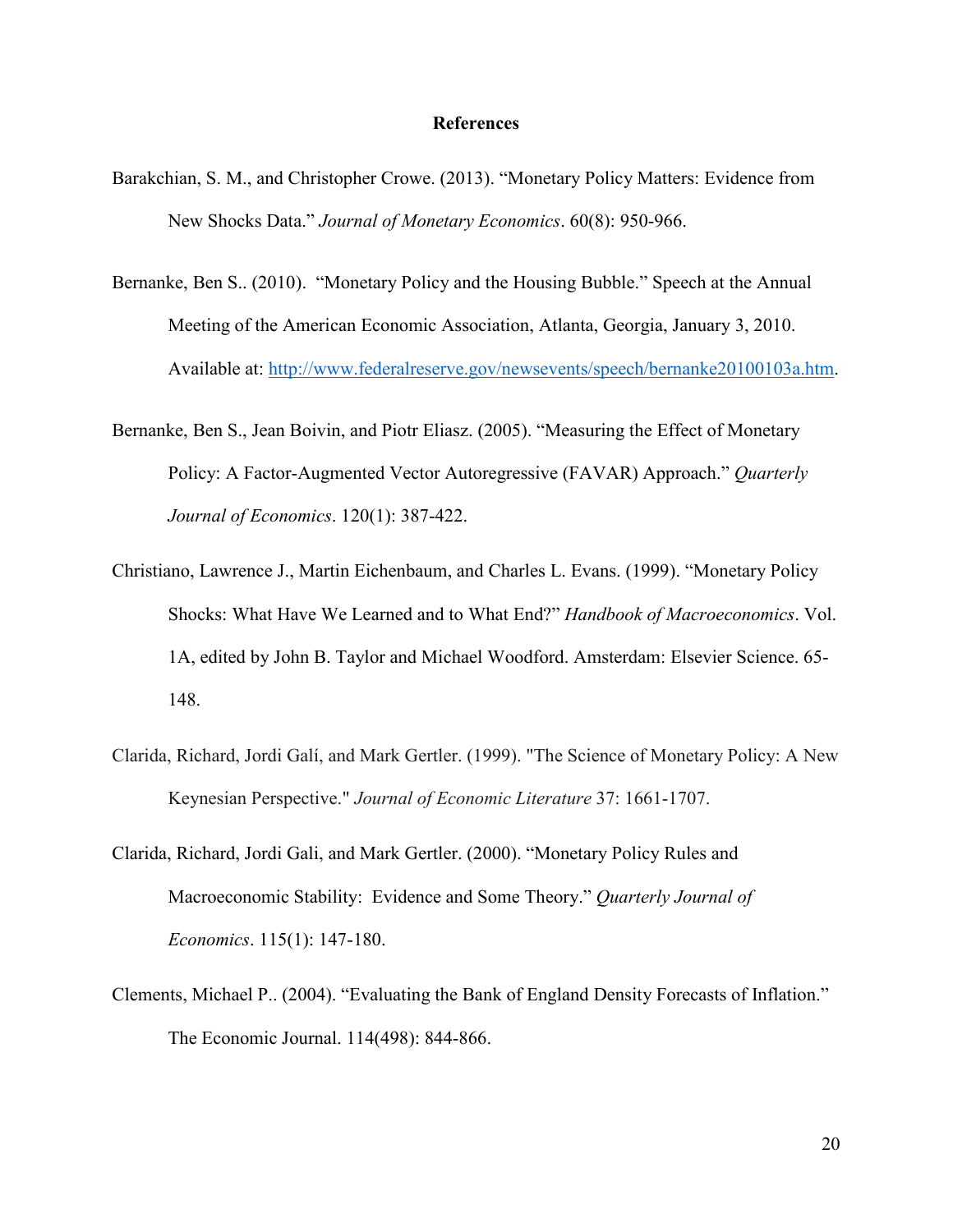- Coibion, Olivier. (2012). "Are the Effects of Monetary Policy Shocks Big or Small?" *American Economic Journal: Macroeconomics*. 4(2): 1-32.
- El-Shagi, Makram, Sebastian Giesen, and Alexander Jung. (2014). "Does The Federal Reserve Staff Still Beat Private Forecasters?" European Central Bank Working Paper No. 1635. Available at: [http://www.ecb.europa.eu/pub/pdf/scpwps/ecbwp1635.pdf.](http://www.ecb.europa.eu/pub/pdf/scpwps/ecbwp1635.pdf)
- Faust, Jon, and John H. Rogers (2003). "Monetary Policy's Role in Exchange Rate Behavior." *Journal of Monetary Economics*. 50(7): 1403-1424.
- Gamber, Edward N., and Julie K. Smith. (2009). "Are the Fed's Inflation Forecasts Still Superior to the Private Sector's?" *Journal of Macroeconomics.* 31(2): 240-251.
- Granger, Clive W.J., and M. Hashem Pesaran. (2000a). "A Decision-based Approach to Forecast Evaluation." *Statistics and Finance: An Interface*. Edited by W.S. Chan, W.K. Li, and H. Tong. London, U.K.: Imperial College Press.
- Granger, Clive W.J., and M. Hashem Pesaran. (2000b). "Economic and Statistical Measures of Forecast Accuracy." *Journal of Forecasting*. 19(7): 537-560.
- Kuttner, Kenneth N.. (2001). "Monetary Policy Surprises and Interest Rates: Evidence from the Fed Funds Futures Market." *Journal of Monetary Economics*. 47(3): 523-544.
- Lange, Joe, Brian Sack, and William Whitesell. (2003). "Anticipations of Monetary Policy in Financial Markets." *Journal of Money, Credit and Banking*. 35(6): 889-909.
- Nikolsko-Rzhevskyy, Alex. (2011). "Monetary Policy Estimation in Real Time: Forward-Looking Taylor Rules without Forward-Looking Data." *Journal of Money, Credit and Banking*. 43(5): 871-897.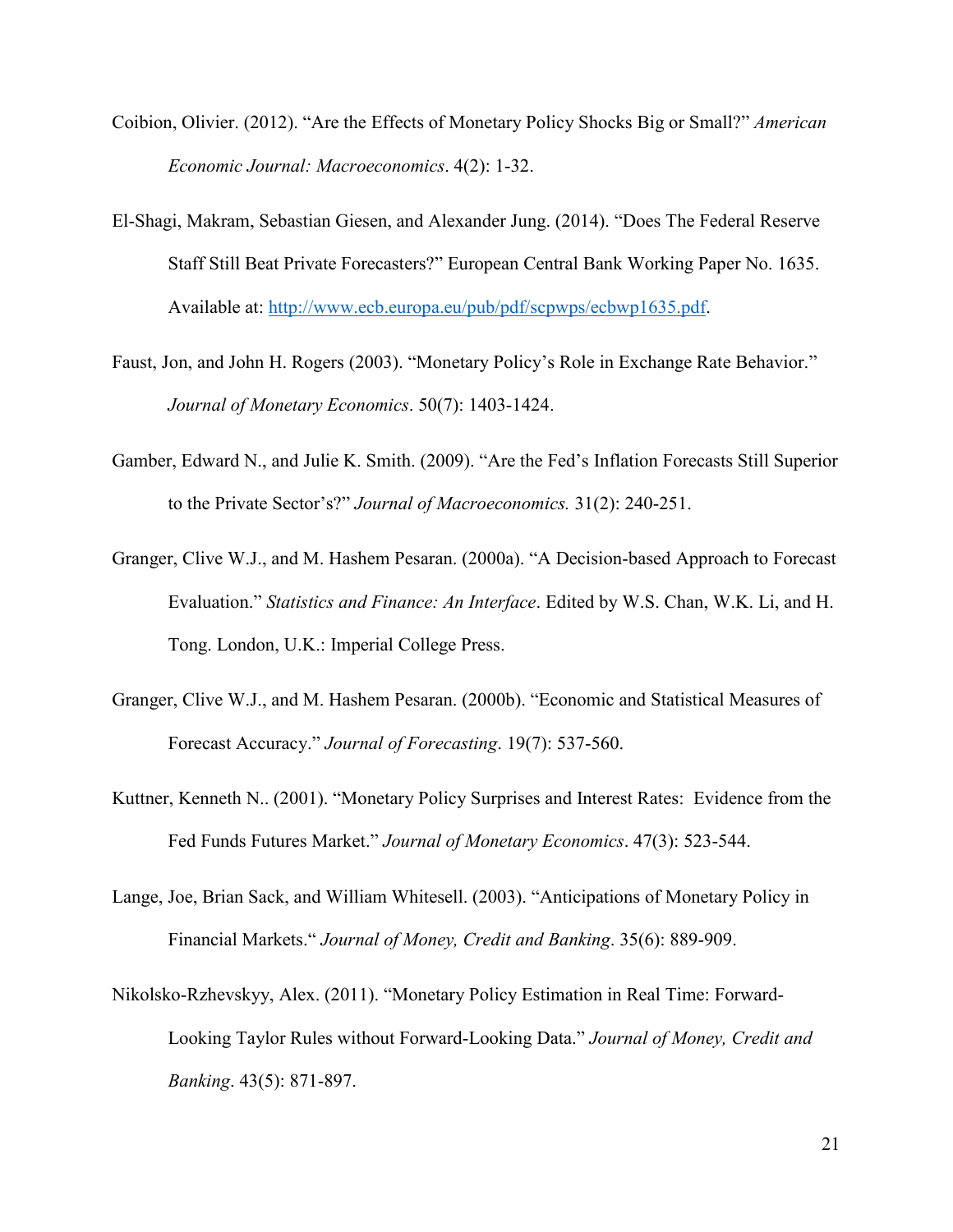Nunes, Ricardo. (2013). "Do Central Banks' Forecasts Take into Account Public Opinion and Views?" Board of Governors of the Federal Reserve System International Finance Discussion Papers No. 1080. Available at:

[http://www.federalreserve.gov/pubs/ifdp/2013/1080/ifdp1080.pdf.](http://www.federalreserve.gov/pubs/ifdp/2013/1080/ifdp1080.pdf)

- Orphanides, Athanasios. (2001). "Monetary Policy Rules Based on Real-Time Data," *The American Economic Review*. 91(4): 964-985.
- Orphanides, Athanasios, and Volker Wieland. (2008). "Economic Projections and Rules of Thumb for Monetary Policy." Federal Reserve Bank of St. Louis *Review*, 90(4): 307-324.
- Pesaran, M. Hashem, and Spyros Skouras. (2002). "Decision Based Methods for Forecast Evaluation." *A Companion to Economic Forecasting*. Edited by Michael P. Clements and David F. Hendry. Oxford: Blackwell. 241-267.
- Poole, William, and Robert H. Rasche. (2003). "The Impact of Changes in FOMC Disclosure Practices on the Transparency of Monetary Policy: Are Markets and the FOMC Better Synched?" Federal Reserve Bank of St. Louis *Review*. January/February 2003, 85(2): 1- 10.
- Romer, Christina D., and David H. Romer. (2000). "Federal Reserve Information and the Behavior of Interest Rates." *American Economic Review*. 90(3): 429-457.
- Romer, Christina D., and David H. Romer. (2004). "A New Measure of Monetary Shocks: Derivation and Implications." *American Economic Review*. 94(4): 1055-1084.
- Romer, Christina D., and David H. Romer. (2008). "The FOMC versus the Staff: Where Can Monetary Policymakers Add Value?" *American Economic Review.* 98(2): 230-235.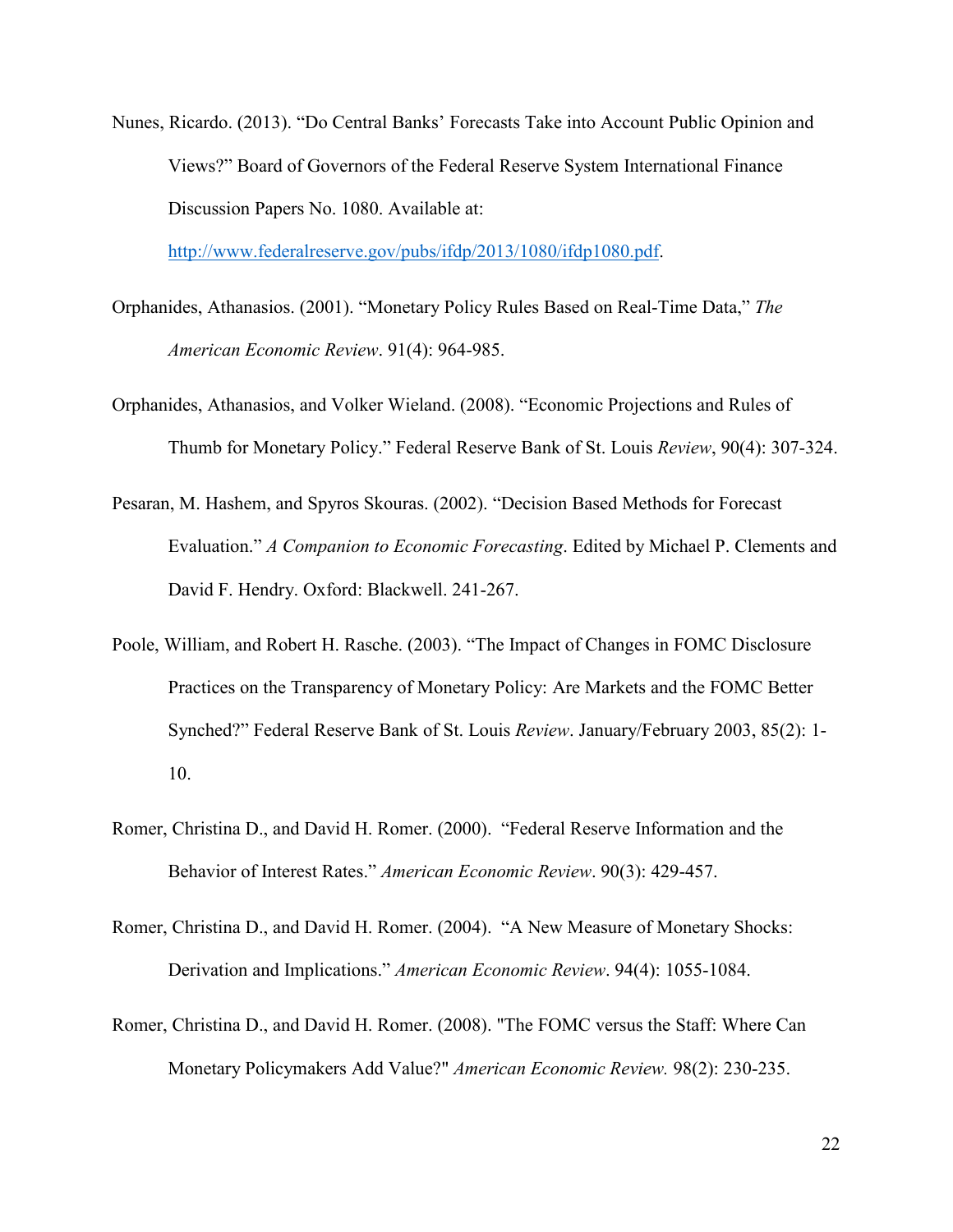- Sims, Christopher A.. (1992). "Interpreting the Macroeconomic Time Series Facts: The Effects of Monetary Policy." *European Economic Review.* 36(5): 975–1000.
- Sinclair, Tara M., Edward N. Gamber, Herman Stekler, and Elizabeth Reid. (2012). "Jointly Evaluating the Federal Reserve's Forecasts of GDP Growth and Inflation." *International Journal of Forecasting.* 28(2): 309–314.
- Swanson, Eric T.. (2006). "Have Increases in Federal Reserve Transparency Improved Private Sector Interest Rate Forecasts?" *Journal of Money, Credit and Banking*. 38(3): 791-819.
- Thapar, Aditi. (2008). "Using Private Forecasts to Estimate the Effects of Monetary Policy," *Journal of Monetary Economics*. 55(4): 806-824.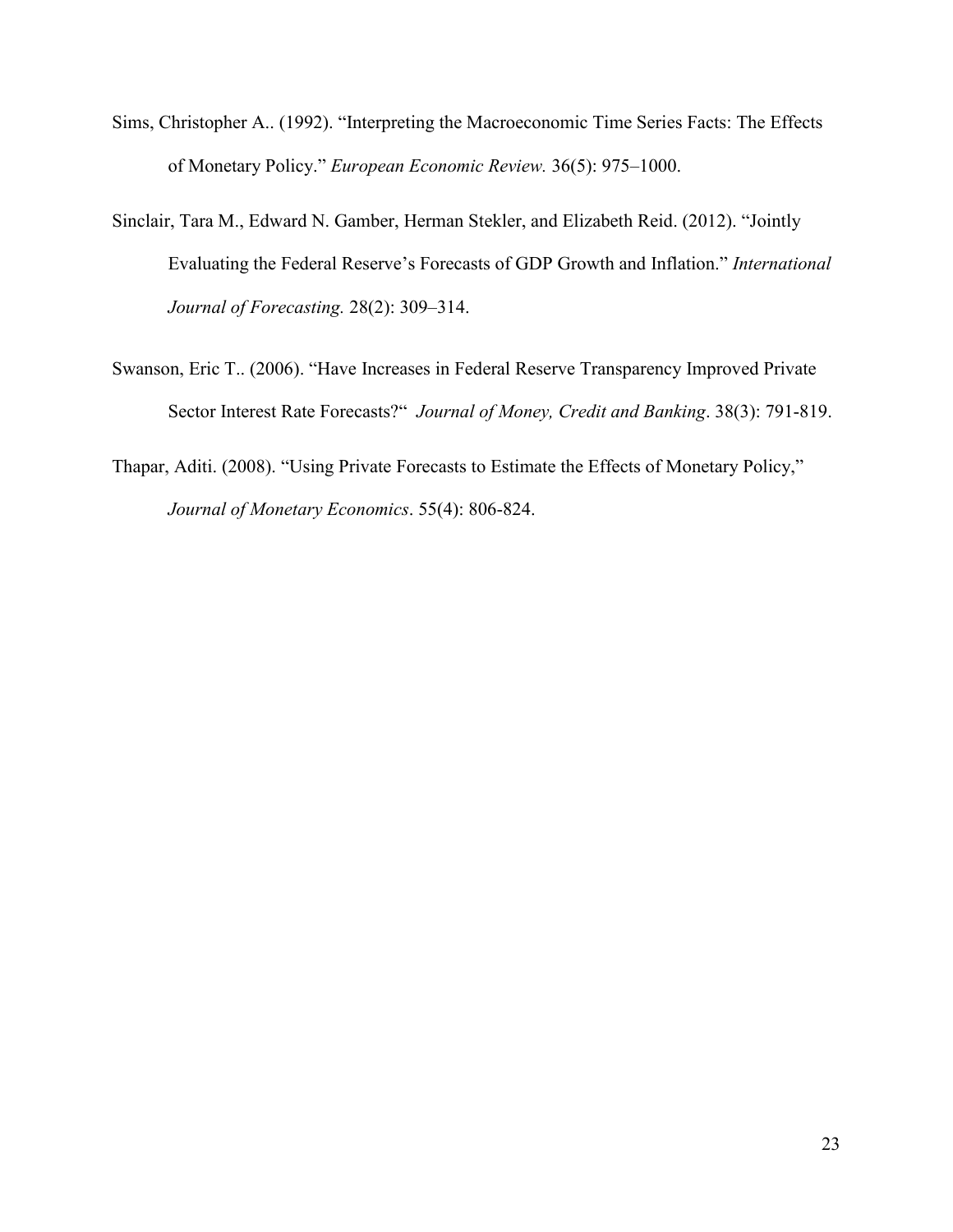## TABLE 1

| Dependent Variable   | Constant                  | AR(1)                      | AR(2)                                  |
|----------------------|---------------------------|----------------------------|----------------------------------------|
| Forecast error shock | $-0.137226$<br>(0.205085) |                            |                                        |
| Forecast error shock | $-0.225745$<br>(0.356776) | $0.231489**$<br>(0.085040) | $0.224262$ <sup>**</sup><br>(0.085365) |

## RATIONALITY TEST RESULTS FOR FORECAST ERROR SHOCK

Note: Sample period 1974Q2 to 2008Q2. Numbers in brackets indicate standard errors. \*\* indicates the estimated coefficient is statistically significant at the 1% level.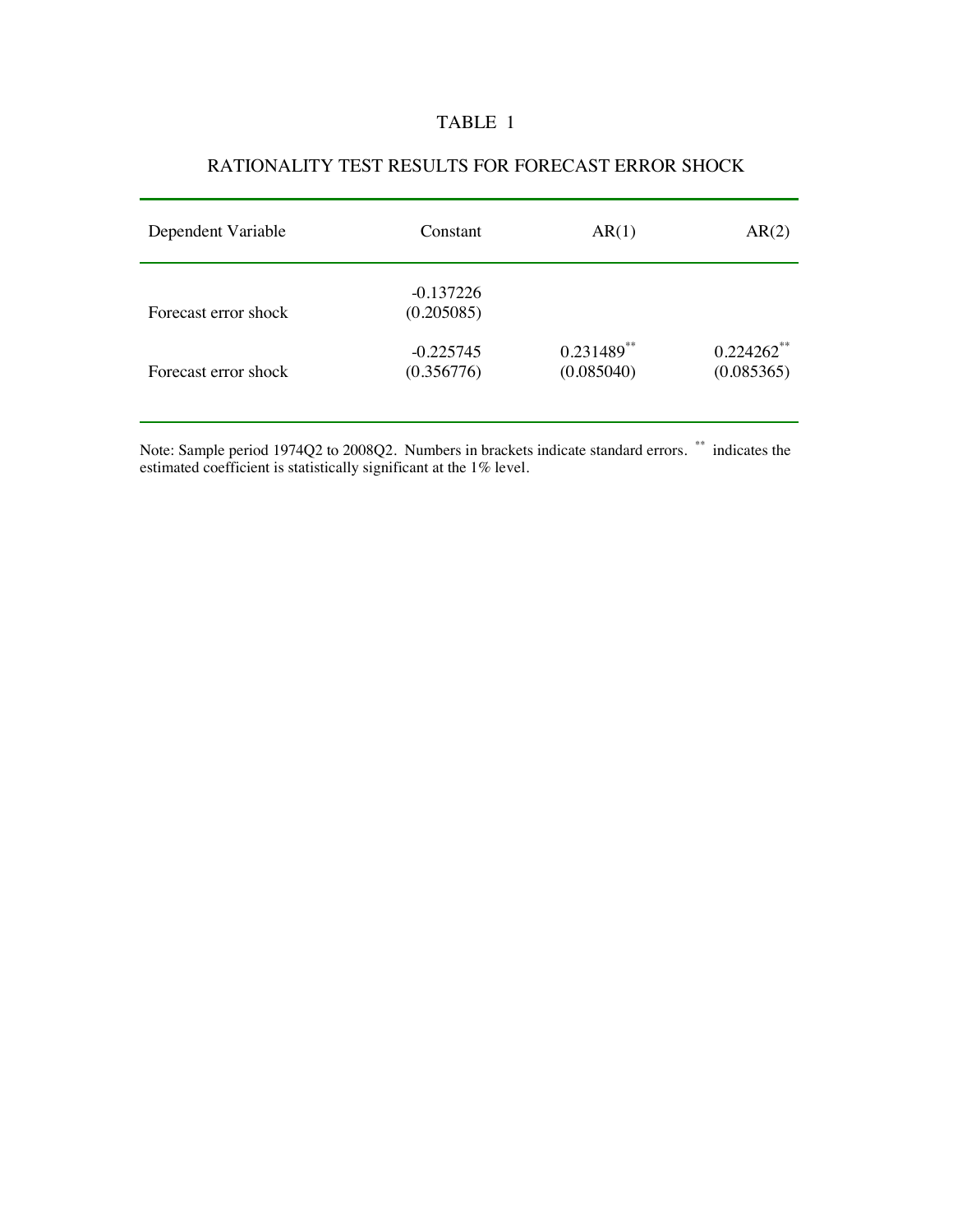## MEASURES OF MONETARY POLICY SHOCKS VERSUS FORECAST ERROR SHOCK









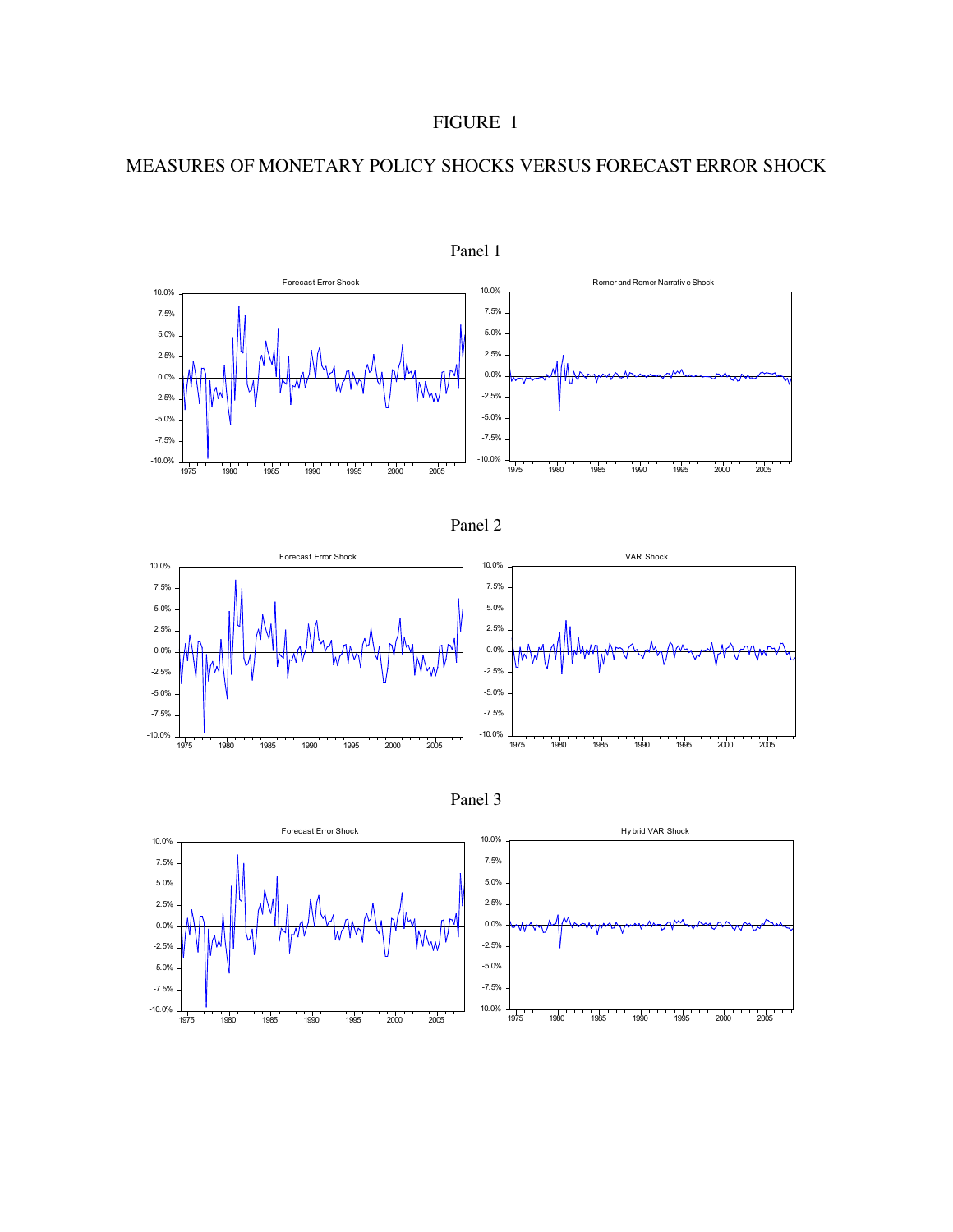## EFFECT OF SHOCKS ON GROSS DOMESTIC PRODUCT (GDP)



Panel 1: Impact of Forecast Error Shock (100 basis point) on GDP

 Note: Solid lines display the cumulative effect of the shock on the macroeconomic variable up to 16 quarters. Dashed lines are 1 standard error bands computed using Monte Carlo methods drawing from a multivariate normal distribution.



Panel 2: Impact of All Shocks (1 standard deviation) on GDP

Forecast Error Shock — Romer & Romer Shock — VAR Shock — X— Hybrid VAR Shock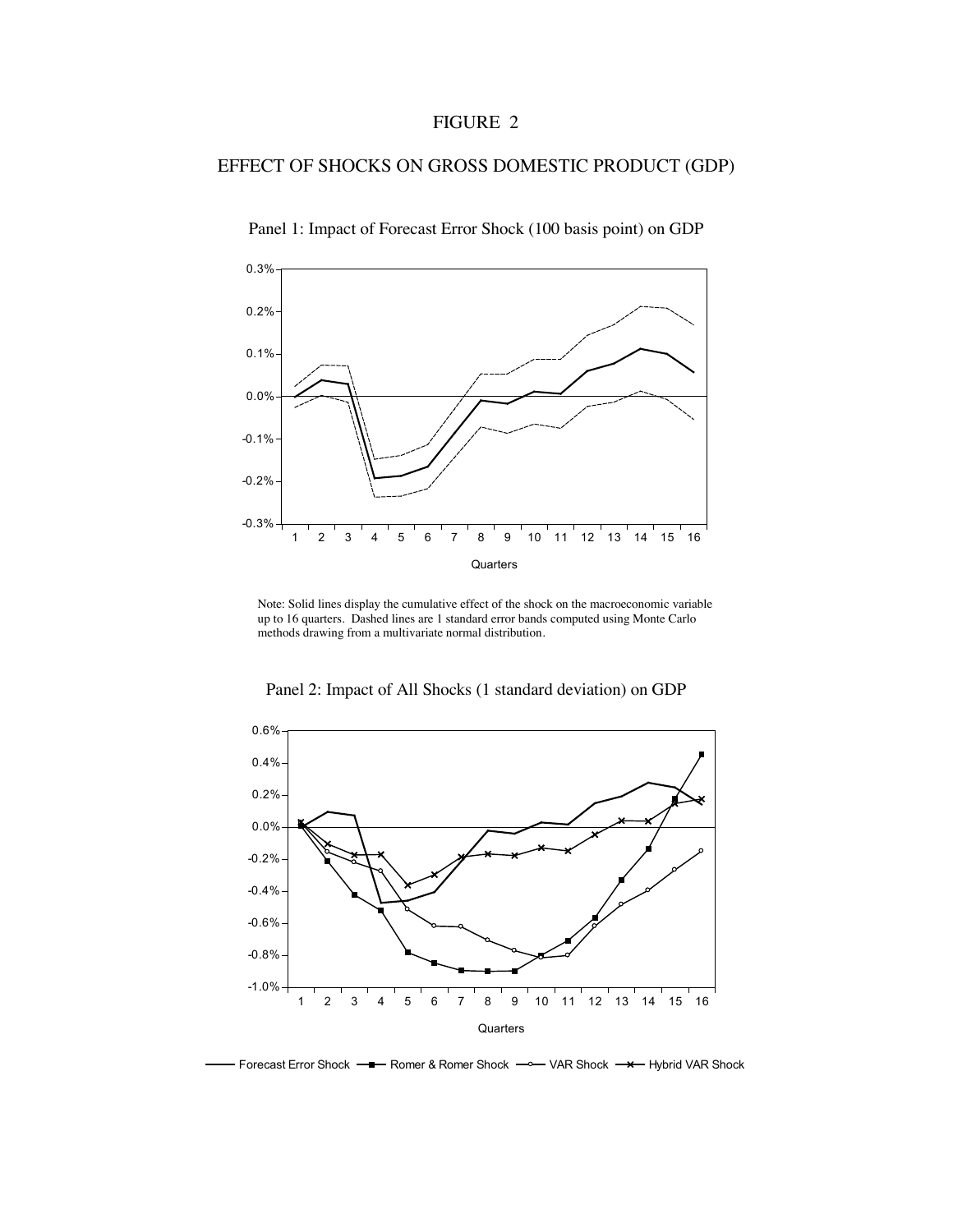## EFFECT OF SHOCKS ON GDP DEFLATOR



Panel 1: Impact of Forecast Error Shock (100 basis point) on GDP Deflator

Note: Solid lines display the cumulative effect of the shock on the macroeconomic variable up to 16 quarters. Dashed lines are 1 standard error bands computed using Monte Carlo methods drawing from a multivariate normal distribution.



Panel 2: Impact of All Shocks (1 standard deviation) on GDP Deflator

Forecast Error Shock — Romer & Romer Shock — VAR Shock — X-Hybrid VAR Shock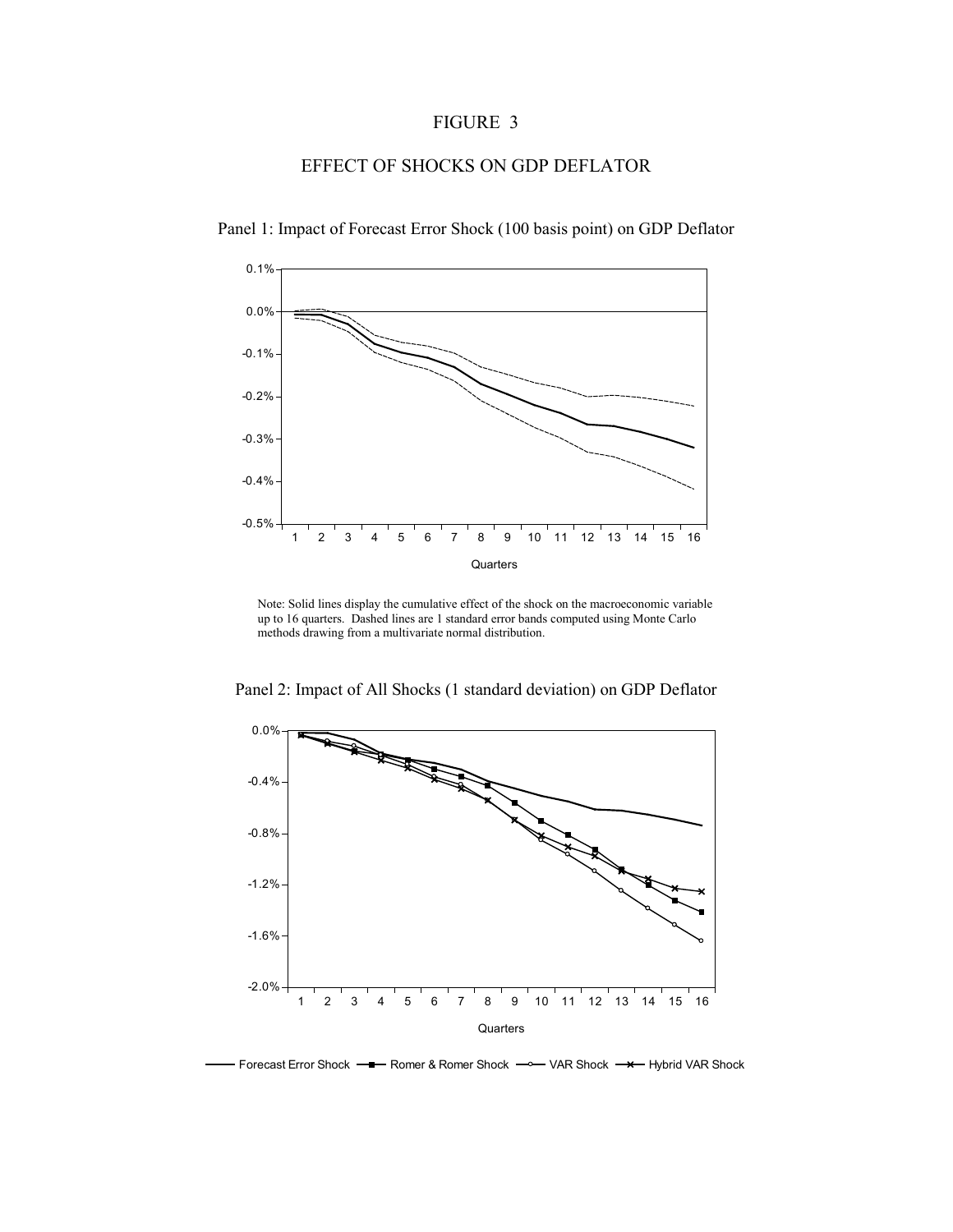## EFFECT OF FORECAST ERROR SHOCK ON ALTERNATIVE OUTPUT AND PRICE MEASURES



#### Panel 1: Impact of Forecast Error Shock (100 basis point) on IP

Panel 2: Impact of Forecast Error Shock (100 basis point) on PCE



Note: Solid lines display the cumulative effect of the shock on the macroeconomic variable up to 16 quarters. Dashed lines are 1 standard error bands computed using Monte Carlo methods drawing from a multivariate normal distribution.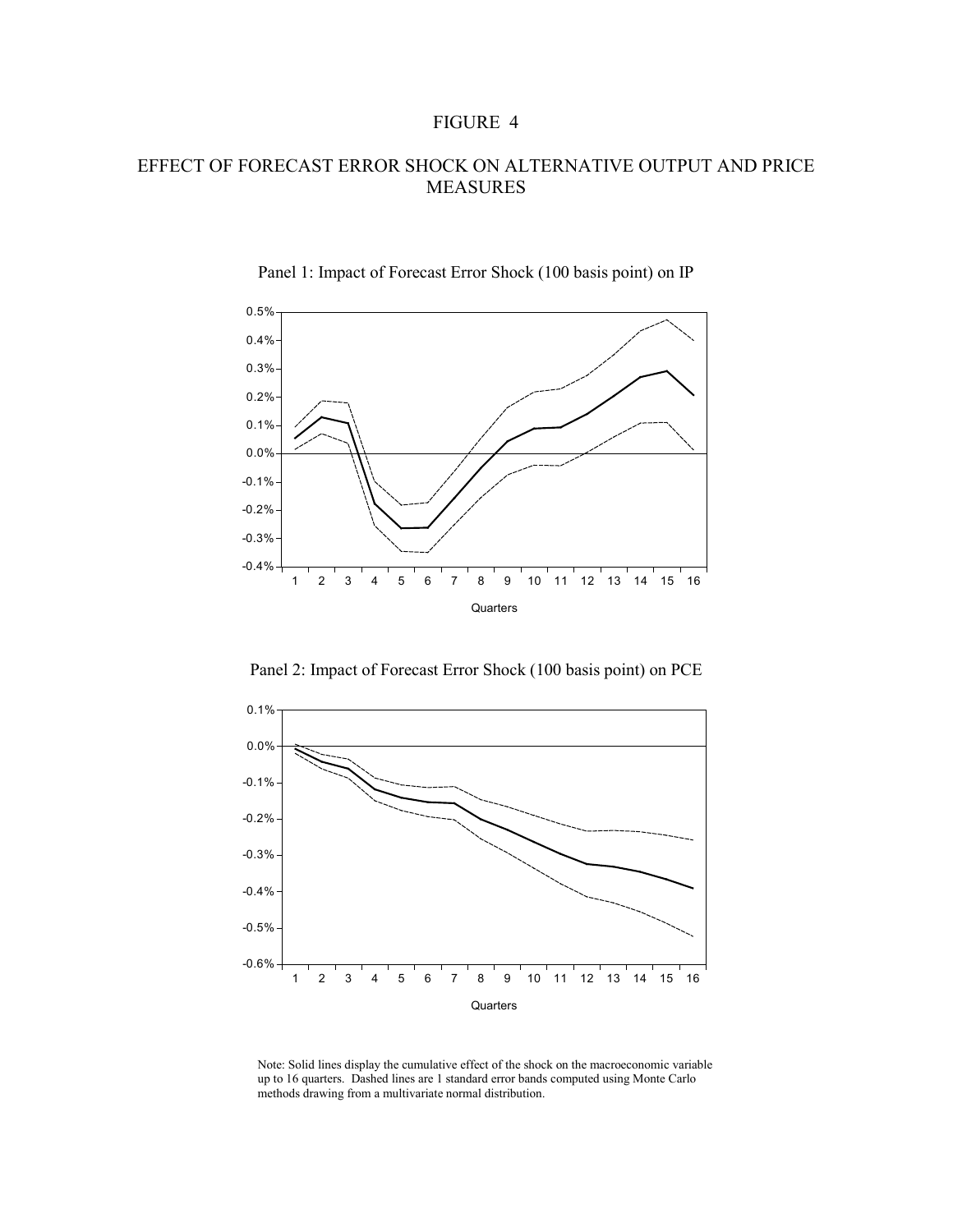## EFFECT OF SHOCKS ON GROSS DOMESTIC PRODUCT (1988Q4-2008Q2)



Panel 1: Impact of Forecast Error Shock (100 basis point) on GDP

Note: Solid lines display the cumulative effect of the shock on the macroeconomic variable up to 16 quarters. Dashed lines are 1 standard error bands computed using Monte Carlo methods drawing from a multivariate normal distribution.



Panel 2: Impact of All Shocks (1 standard deviation) on GDP

Forecast Error Shock <del>- -</del> Romer & Romer Shock - VAR Shock - - Hybrid VAR Shock - - Barakchian & Crow e Shock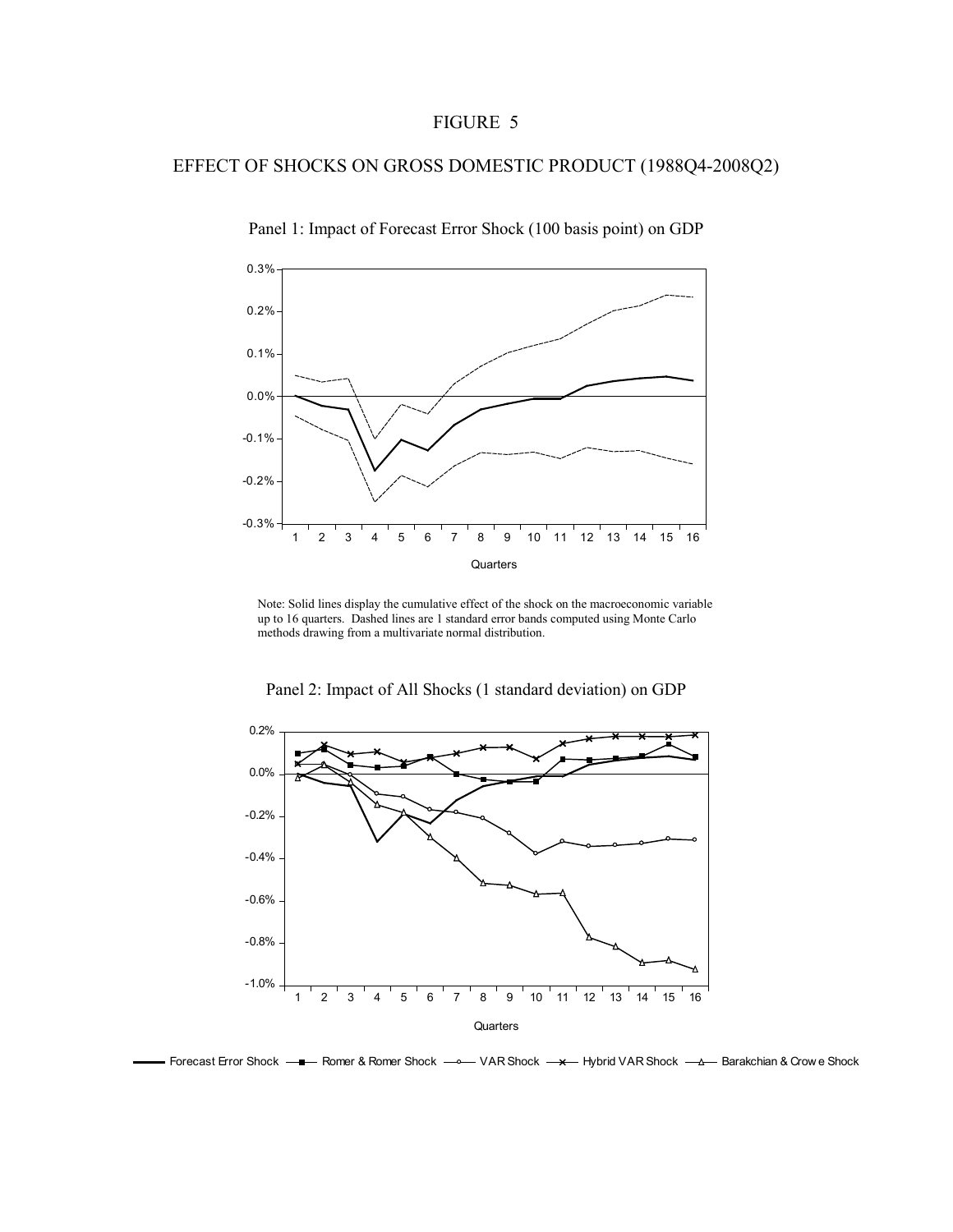## EFFECT OF SHOCKS ON GDP DEFLATOR (1988Q4-2008Q2)



Panel 1: Impact of Forecast Error Shock (100 basis point) on GDP Deflator

Note: Solid lines display the cumulative effect of the shock on the macroeconomic variable up to 16 quarters. Dashed lines are 1 standard error bands computed using Monte Carlo methods drawing from a multivariate normal distribution.

Panel 2: Impact of All Shocks (1 standard deviation) on GDP Deflator



Forecast Error Shock — Romer & Romer Shock — WAR Shock — x— Hybrid VAR Shock — A— Barakchian and Crow e Shock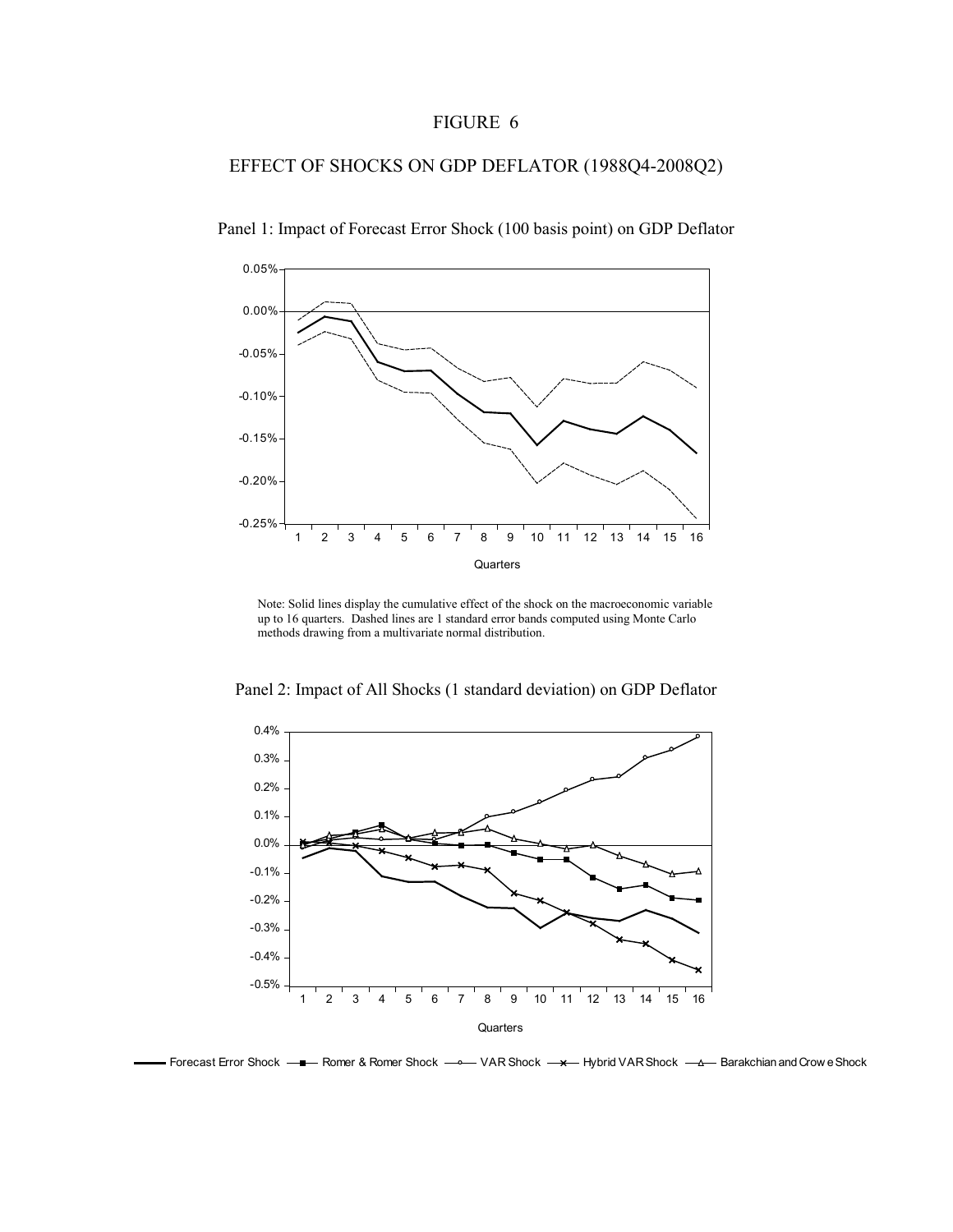## EFFECT OF FORECAST ERROR SHOCK USING 2Q AHEAD FORECAST ON GDP AND GDP DEFLATOR



#### Panel 1: Impact of Forecast Error Shock (100 basis point) on GDP

Panel 2: Impact of Forecast Error Shock (100 basis point) on GDP Deflator



Note: Solid lines display the cumulative effect of the shock on the macroeconomic variable up to 16 quarters. Dashed lines are 1 standard error bands computed using Monte Carlo methods drawing from a multivariate normal distribution.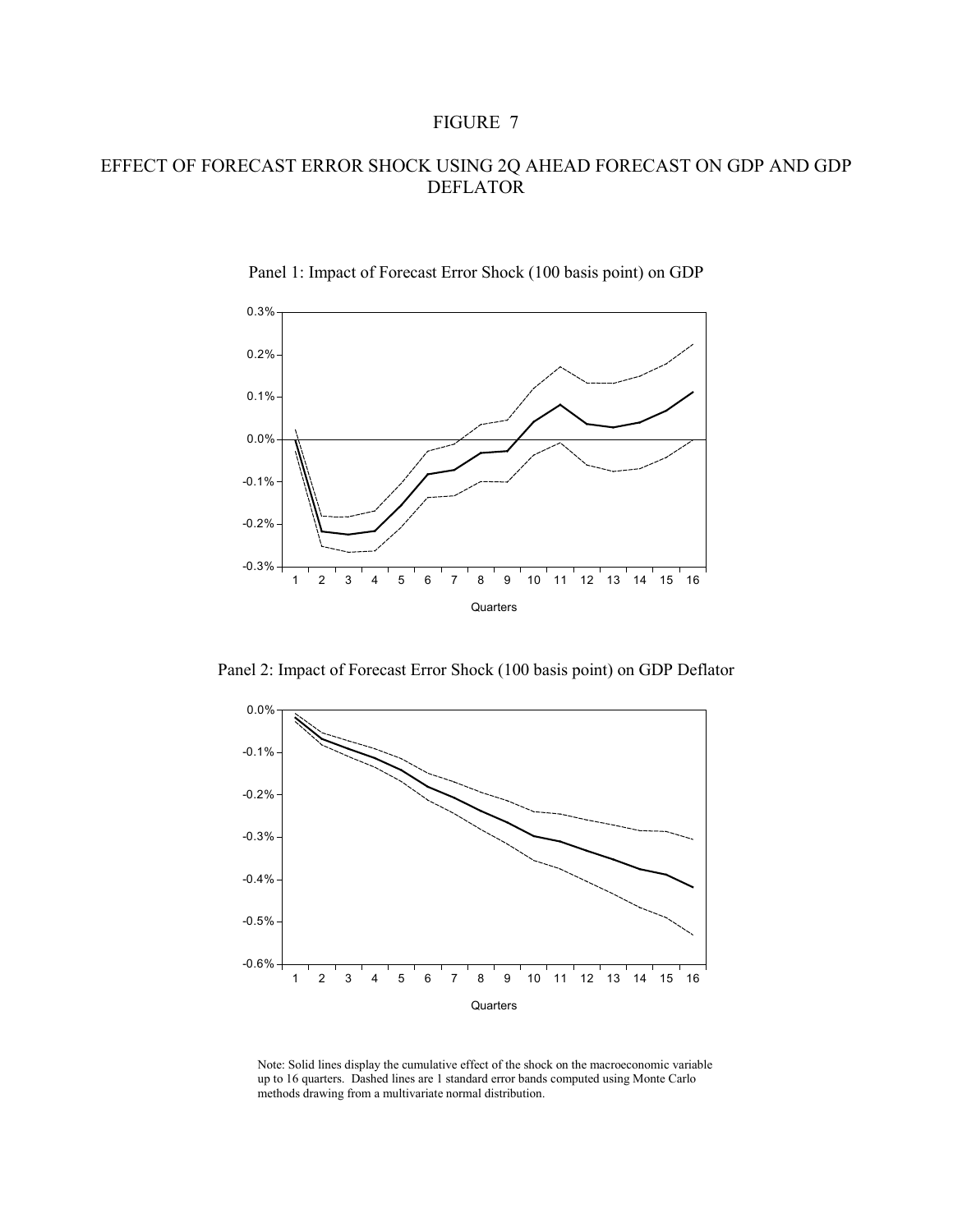## EFFECT OF FORECAST ERROR SHOCK ON GDP AND GDP DEFLATOR WITH  $L_s = 1$



Panel 1: Impact of Forecast Error Shock (100 basis point) on GDP

Panel 2: Impact of Forecast Error Shock (100 basis point) on GDP Deflator



Note: Solid lines display the cumulative effect of the shock on the macroeconomic variable up to 16 quarters. Dashed lines are 1 standard error bands computed using Monte Carlo methods drawing from a multivariate normal distribution.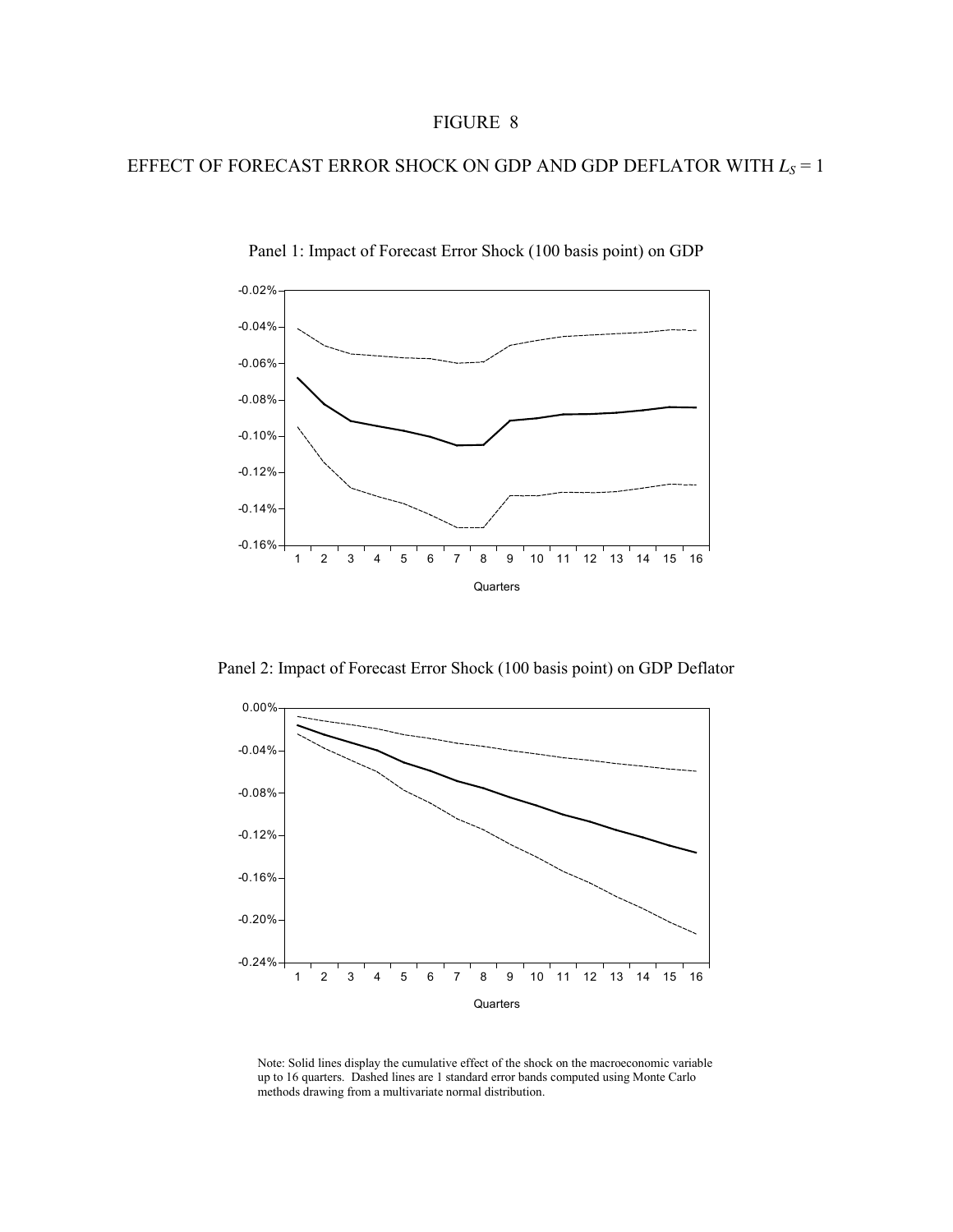## EFFECT OF FORECAST ERROR SHOCK ON GDP AND GDP DEFLATOR WITH VARYING WEIGHTS IN THE TAYLOR RULE



Panel 1: Impact of Forecast Error Shock (100 basis point) on GDP

Panel 2: Impact of Forecast Error Shock (100 basis point) on GDP Deflator



Benchmark (1.5:0.5 Weight)  $\rightarrow$  Min (1:1 Weight)  $\rightarrow$  Max (1.5:0.5 Weight)